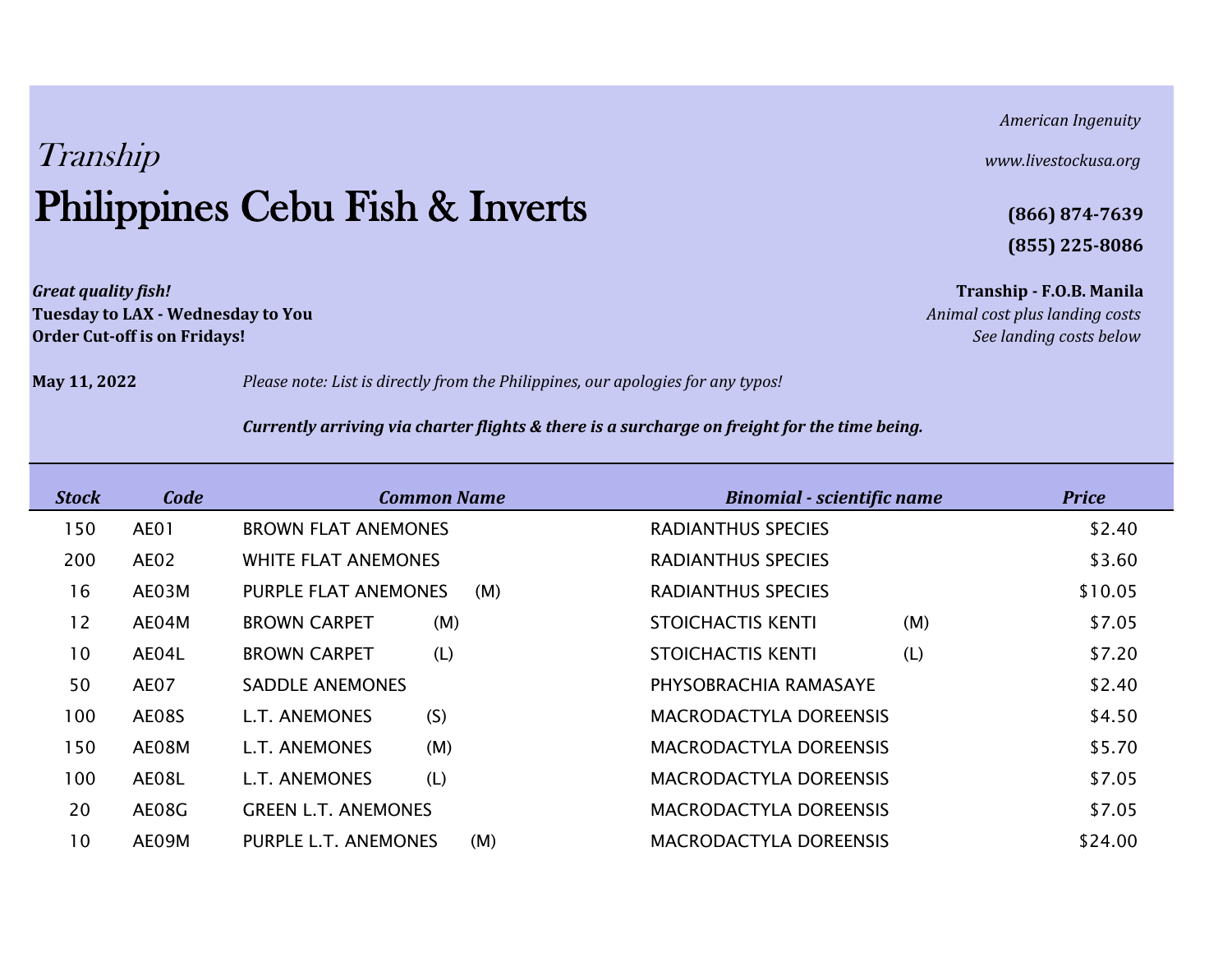| 100 | AE10        | <b>FINGER TUBEWORM</b>             | <b>CERIANTHUS SPECIES</b>    | \$1.50   |
|-----|-------------|------------------------------------|------------------------------|----------|
| 100 | AE11        | <b>COLORED FINGER TUBEWORM</b>     | <b>CERIAHTHUS SPECIES</b>    | \$1.20   |
| 40  | AE13        | <b>COLORED TUBE WORM</b>           | <b>CERIANTHUS FILIFORMIS</b> | \$4.50   |
| 10  | AE130       | <b>ORANGE TUBE WORM</b>            | <b>CERIANTHUS FILIFORMIS</b> | \$10.05  |
| 40  | AE14        | <b>PURPLE SLUG</b>                 | PARACUCUMERIA TRICOLOR       | \$3.00   |
| 25  | AE15        | <b>COLORED SLUG</b>                | <b>NUDIBRANCH SPECIES</b>    | \$3.00   |
| 80  | AE18        | <b>RED BOTTOM ANEMONES</b>         | <b>RADIANTHUS SPECIES</b>    | \$1.65   |
| 50  | AE19        | YELLOW BOTTOM ANEMONES             | <b>RADIANTHUS SPECIES</b>    | \$2.10   |
| 300 | AE22B       | <b>BROWN SEA HARE</b>              | DOLABRIFERA, DOLABRIFERA     | \$1.50   |
| 80  | AE23        | <b>VELVET SLUG</b>                 | PHILINOPSIS CYANEA           | \$2.70   |
|     | AE25C       | <b>COL. SADDLE CARPET ANEMONES</b> | STICHODACTYLA GIGANTIA       | \$12.00  |
| 45  | AE25M       | SADDLE CARPET ANEMONES<br>(M)      | STICHODACTYLA GIGANTIA       | \$9.00   |
| 25  | AE25L       | SADDLE CARPET ANEMONES<br>(L)      | STICHODACTYLA GIGANTIA       | \$11.10  |
|     | AE27        | <b>ZEBRA ANEMONES</b>              | <b>RADIANTHUS SPECIES</b>    | \$5.10   |
| 350 | AE30        | <b>MAROON (BULB) ANEMONES</b>      | <b>ENTACMAEA QUARDICOLOR</b> | \$5.10   |
| 30  | AE30G       | <b>GREEN BULB ANEMONES</b>         | <b>ENTACMAEA QUARDICOLOR</b> | \$10.05  |
|     | AE30B       | BRIGHT RED BULB ANEMONES           | <b>ENTACMAEA QUARDICOLOR</b> | \$150.00 |
| 10  | AE30R       | <b>RED BULB ANEMONES</b>           | <b>ENTACMAEA QUARDICOLOR</b> | \$100.05 |
| 40  | AE300       | ORANGE TIPPED BULB ANEMONE         | <b>ENTACMAEA QUARDICOLOR</b> | \$16.05  |
|     | AE52XL      | MAGNIFICENT SEA ANEMONE XL         | <b>HETERACTIS MAGNIFICA</b>  | \$50.10  |
| 8   | AE52M       | MAGNIFICENT SEA ANEMONE M          | <b>HETERACTIS MAGNIFICA</b>  | \$14.10  |
|     | <b>AE72</b> | <b>DRAGON SEA HAIRS</b>            | APLYSIA DACTYLOMELA          | \$3.00   |
| 250 | <b>AE75</b> | <b>TIGER TAIL SEA CUCUMBER</b>     | <b>HOLOTHURIA HILLA</b>      | \$2.40   |
|     | AE84        | HADDON'S CARPET ANEMONE            | STICHODACTYLA HADDONI        | \$9.00   |
| 20  | AE86        | <b>RITTERI ANEMONE</b>             | <b>HETERACTIS MAGNIFICA</b>  | \$7.05   |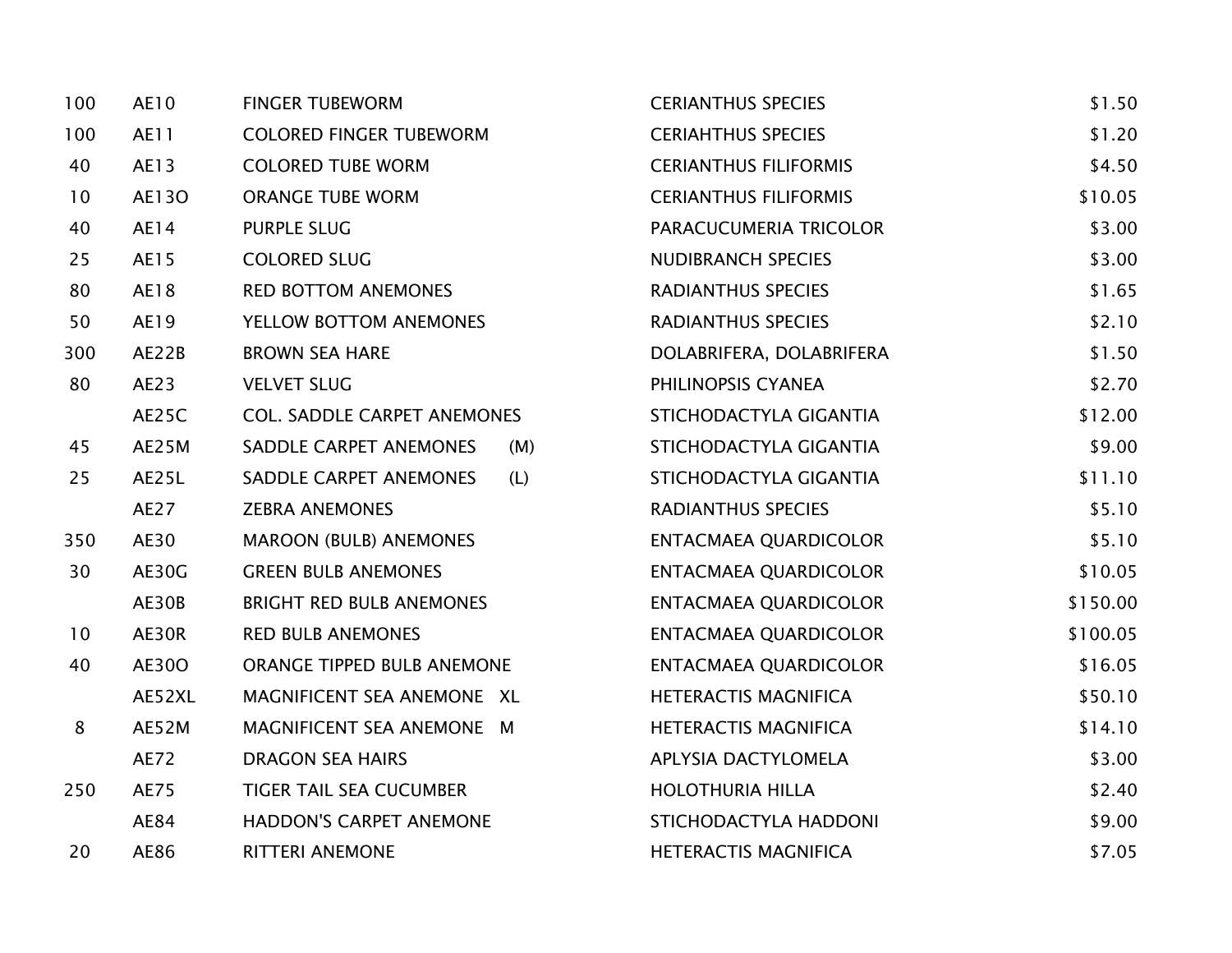|                | <b>AE86C</b> | PURPLE BOTTOM RITTERI ANEMONE       | <b>HETERACTIS MAGNIFICA</b>       | \$16.05 |
|----------------|--------------|-------------------------------------|-----------------------------------|---------|
| 30             | <b>AE87C</b> | <b>CURLIGUE ANEMONE</b>             | BARTHOLOMEA ANNULATA              | \$5.10  |
| 50             | AE87         | RINGED ANEMONE                      | BARTHOLOMEA ANNULATA              | \$2.40  |
| 8              | AN03         | <b>BLACK POMA ANGEL</b>             | <b>CENTROPYGE NOX</b>             | \$3.00  |
|                | AN04S        | BLUE KORAN ANGEL (S)                | POMACANTHUS SEMICIRCULATUS        | \$10.05 |
| 8              | AN04M        | <b>BLUE KORAN ANGEL</b><br>(M)      | POMACANTHUS SEMICIRCULATUS        | \$16.05 |
| 5 <sup>5</sup> | AN04L        | BLUE KORAN ANGEL (L)                | POMACANTHUS SEMICIRCULATUS        | \$16.05 |
|                | <b>AN07</b>  | WATANABE'S ANGELFISH (MALE)         | <b>GENICANTHUS WATANABEI (M)</b>  | \$30.00 |
|                | <b>AN08</b>  | WATANABE'S ANGELFISH (FEMALE)       | <b>GENICANTHUS WATANABAI (F)</b>  | \$24.00 |
| 45             | AN09M        | <b>CORAL BEAUTY ANGEL</b>           | <b>CENTROPYGE BISPINOSUS</b>      | \$2.40  |
| 30             | AN09C        | <b>CORAL BEAUTY ANGEL</b><br>(CEBU) | <b>CENTROPYGE BISPINOSUS</b>      | \$3.00  |
| 12             | <b>AN10S</b> | EMPERATOR ANGEL (JU)                | (S)<br>POMACANTHUS IMPERATOR      | \$20.10 |
| 20             | AN10M        | EMPERATOR ANGEL (JU)                | POMACANTHUS IMPERATOR<br>(M)      | \$30.00 |
| 8              | <b>AN11</b>  | <b>EMPERATOR ANGEL</b>              | POMACANTHUS IMPERATOR             | \$50.10 |
| 25             | <b>AN12</b>  | <b>FLAG FINNED ANGEL</b>            | HOLACANTHUS TRIMACULATUS          | \$14.10 |
| 20             | AN15         | <b>HALF BLACK ANGEL</b>             | <b>CENTROPYGE VROLICKI</b>        | \$1.65  |
| 50             | AN22         | <b>BICOLOR, ORIOLE ANGEL</b>        | <b>CENTROPYGE BICOLOR</b>         | \$3.60  |
| 25             | AN23         | <b>QUEEN ANGEL</b>                  | <b>CHAETODONTOPLUS MESOLEUCUS</b> | \$3.00  |
|                | AN24         | <b>REGAL ANGEL</b>                  | PYGOPLITES DIACANTHUS             | \$13.05 |
| 15             | AN25         | <b>RUSTY ANGEL</b>                  | <b>CENTROPYGE FERRUGATUS</b>      | \$3.00  |
| 5 <sup>1</sup> | AN26         | <b>SIX BARRED ANGEL</b>             | <b>EUXIPHIPOPS SEXTRIATUS</b>     | \$14.10 |
| 10             | AN27         | TIBICIN (KEY HOLE) ANGEL            | <b>CENTROPYGE TIBICIN</b>         | \$3.00  |
| 25             | <b>AN28M</b> | <b>YELLOW ANGEL</b>                 | <b>CENTROPYGE HERALDI</b>         | \$3.00  |
|                | AN29         | YELLOW TAIL GRAY POMA               | CHAETODONTOPLUS CYANOPUNCTATUS    | \$16.05 |
| 6              | AN30M        | <b>STRIP KORAN ANGEL</b>            | EUXIPHIPOPS SEXSTRIATUS JU (M)    | \$12.00 |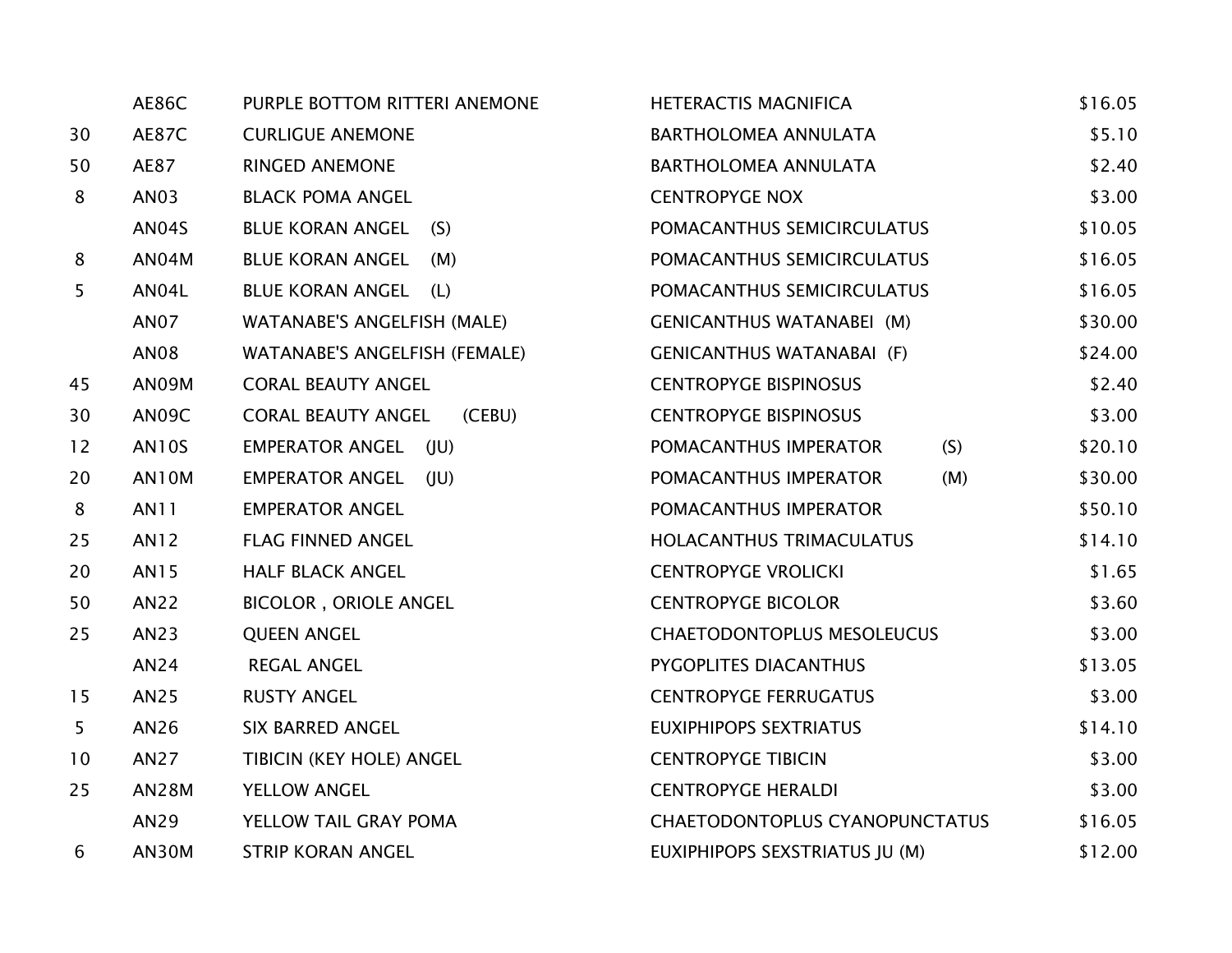| 35  | AN31         | <b>PYGMY ANGEL</b>                | <b>CENTROPYGE SPECIES</b>             | \$3.00  |
|-----|--------------|-----------------------------------|---------------------------------------|---------|
| 50  | AT01         | <b>GREEN ANTHIAS</b>              | PSEUDANTHIAS SPECIES                  | \$1.50  |
| 30  | AT02         | <b>LYRETAIL ANTHIAS</b>           | PSEUDANTHIAS SPECIES                  | \$1.50  |
| 120 | AT03         | <b>PINK ANTHIAS</b>               | PARANTHIAS COLONUS                    | \$1.05  |
| 70  | AT04         | PURPLE ANTHIAS                    | MIROLABRICHTHYS DISPAR                | \$3.00  |
| 12  | AT05M        | PURPLE QUEEN                      | <b>MIROLABRICHTHYS TUKA</b>           | \$5.10  |
| 20  | AT08         | <b>TRUNCATUS ANTHIAS</b>          | PSEUDANTHIAS TRUNCATUS                | \$1.05  |
| 15  | AT09         | <b>SQUARE ANTHIAS</b>             | PSEUDANTHIAS PLEUROTAENIA             | \$7.05  |
|     | AT10         | <b>SUNBURST ANTHIAS</b>           | SERRANOCIRRHITUS LATUS                | \$24.00 |
| 25  | AT11         | YELLOW ANTHIAS                    | PSEUDANTHIAS LUZONENSIS               | \$2.40  |
|     | AT12         | <b>KASHIWA ANTHIAS</b>            | PSEUDANTHIAS KASIWAE                  | \$2.40  |
| 5   | AT15         | <b>RED ANTHIAS</b>                | PSEUDANTHIAS SPECIE                   | \$2.40  |
|     | AT16         | <b>BLACK FIN ANTHIAS</b>          | <b>PARANTHIAS SPECIE</b>              | \$2.10  |
| 12  | AT25         | <b>HI-FIN ANTHIAS</b>             | PLECTRANTHIAS ALTIPINNATUS            | \$14.10 |
|     | AT26MA       | RANDALLI ANTHIAS (MALE)           | PSEUDANTHIAS RANDALLI                 | \$10.05 |
| 30  | AT26FE       | RANDALLI ANTHIAS (FEMALE)         | PSEUDANTHIAS RANDALLI                 | \$3.60  |
| 10  | BF01S        | <b>AURIGA BUTTERFLY</b><br>(S)    | <b>CHAETODON AURIGA</b>               | \$2.10  |
| 12  | BF01M        | <b>AURIGA BUTTERFLY</b><br>(M)    | <b>CHAETODON AURIGA</b>               | \$2.85  |
| 8   | BF01L        | <b>AURIGA BUTTERFLY</b><br>(L)    | <b>CHAETODON AURIGA</b>               | \$5.10  |
| 10  | BF02M        | <b>BANDED BUTTERFLY</b><br>(M)    | <b>CHAETODON OCTOFASCIATUS</b><br>(M) | \$1.65  |
|     | BF04         | <b>BURGESSI BUTTERFLY</b>         | <b>CHAETODON BURGESSI</b>             | \$60.00 |
| 50  | BF05S        | <b>BLK+WHT HENIOCHUS</b><br>(S)   | <b>HENIOCHUS ACUMINATUS</b>           | \$5.10  |
| 30  | BF05M        | (M)<br><b>BLK+WHT HENIOCHUS</b>   | <b>HENIOCHUS ACUMINATUS</b>           | \$6.00  |
| 15  | BF09M        | <b>CHECKERED BUTTERFLY</b><br>(M) | (M)<br><b>CHAETODON XANTHURUS</b>     | \$2.10  |
| 20  | <b>BF11S</b> | <b>CHELMON BUTTERFLY</b><br>(S)   | <b>CHELMON ROSTRATUS</b><br>(S)       | \$3.00  |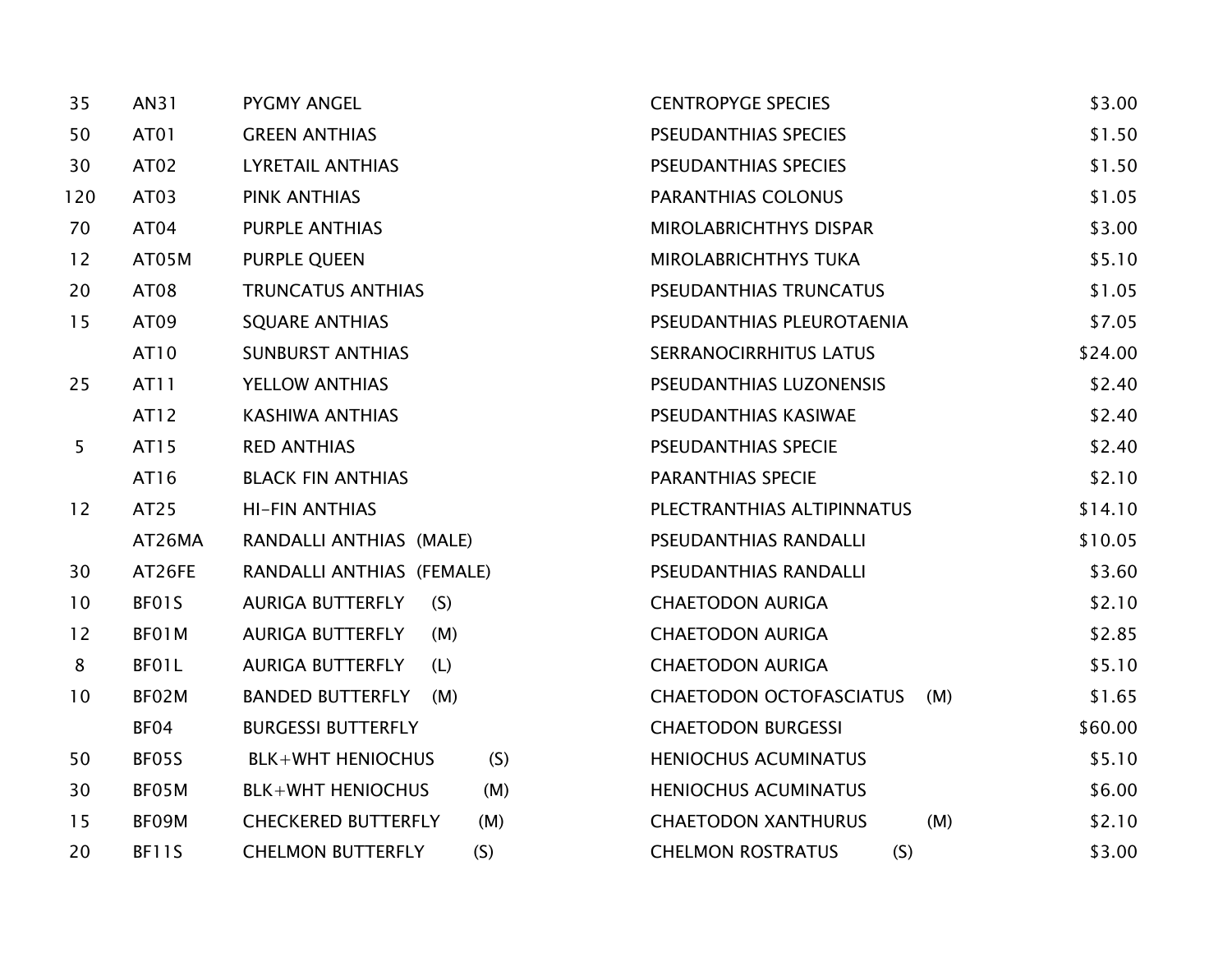| 35 | BF11M        | <b>CHELMON BUTTERFLY</b><br>(M)  | <b>CHELMON ROSTRATUS</b><br>(M)    | \$4.50  |
|----|--------------|----------------------------------|------------------------------------|---------|
|    | <b>BF12</b>  | <b>DIAMOND BUTTERFLY</b>         | <b>HEMITAURICHTHYS POLYLIPES</b>   | \$4.50  |
| 5  | BF13M        | <b>FALCULA BUTTERFLY</b><br>(M)  | <b>CHAETODON FALCULA</b><br>(M)    | \$6.00  |
|    | BF14M        | <b>GOLDEN BUTTERFLY</b><br>(M)   | <b>CHAETODON SEMEION</b><br>(M)    | \$10.05 |
| 15 | <b>BF15S</b> | (S)<br><b>KLEINI BUTTERFLY</b>   | (S)<br><b>CHAETODON KLEINI</b>     | \$1.20  |
| 25 | <b>BF15M</b> | <b>KLEINI BUTTERFLY</b><br>(M)   | <b>CHAETODON KLEINI</b><br>(M)     | \$2.10  |
| 8  | BF17M        | <b>LUNULA BUTTERFLY</b><br>(M)   | (M)<br>CHAETODON LUNULA            | \$5.10  |
| 5  | <b>BF17L</b> | <b>LUNULA BUTTERFLY</b><br>(L)   | <b>CHAETODON LUNULA</b><br>(L)     | \$9.00  |
| 20 | BF21M        | ORNA BUTTERFLY<br>(M)            | <b>CHAETODON ORNATISSIMUS</b>      | \$4.05  |
| 6  | <b>BF21</b>  | ORNA BUTTERFLY<br>(L, XL)        | <b>CHAETODON ORNATISSIMUS</b>      | \$5.10  |
|    | <b>BF22</b>  | PLEBEIUS BUTTERFLY               | <b>CHAETODON PLEBEIUS</b>          | \$2.40  |
|    | <b>BF23S</b> | PUNCTATO BUTTERFLY<br>(S)        | CHAETODON PUNCTATOOFACIATUS<br>(S) | \$1.65  |
| 25 | BF23M        | PUNCTATO BUTTERFLY<br>(M)        | CHAETODON PUNCTATOOFACIATUS<br>(M) | \$2.10  |
|    | <b>BF25S</b> | SADDLE BACK BUTTERFLY<br>(S)     | <b>CHAETODON EPHIPPIUM</b>         | \$5.10  |
| 10 | BF25M        | SADDLE BACK BUTTERFLY<br>(M)     | <b>CHAETODON EPHIPPIUM</b>         | \$8.10  |
| 5  | BF25L        | SADDLE BACK BUTTERFLY<br>(L)     | <b>CHAETODON EPHIPPIUM</b>         | \$10.05 |
| 10 | <b>BF28S</b> | <b>VAGABON BUTTERFLY</b><br>(S)  | <b>CHAETODON VAGABUNDUS</b><br>(S) | \$1.65  |
| 20 | BF28M        | <b>VAGABON BUTTERFLY</b><br>(M)  | (M)<br><b>CHAETODON VAGABUNDUS</b> | \$2.10  |
|    | BF29S        | (S)<br>RAFLESSI BUTTERFLY        | <b>CHAETODON RAFLESSI</b><br>(S)   | \$2.10  |
| 8  | BF29M        | RAFLESSI BUTTERFLY<br>(M)        | <b>CHAETODON RAFLESSI</b><br>(M)   | \$2.85  |
| 10 | <b>BF30</b>  | YELLOW LONG NOSE BUTT.           | FORCIPIGER LONGIROSTRIS            | \$4.05  |
|    | <b>BF31S</b> | <b>ASSORTED BUTTERFLY</b><br>(S) | <b>CHAETODON SPECIES</b>           | \$1.20  |
| 25 | BF31M        | <b>ASSORTED BUTTERFLY</b><br>(M) | <b>CHAETODON SPECIES</b>           | \$1.65  |
| 5  | <b>BF35</b>  | SINGULARIS BUTTERFLY             | <b>HENIOCHUS SPECIES</b>           | \$5.10  |
| 10 | <b>BX04</b>  | <b>COW FISH</b>                  | <b>LACTORIA CORNUTA</b>            | \$5.10  |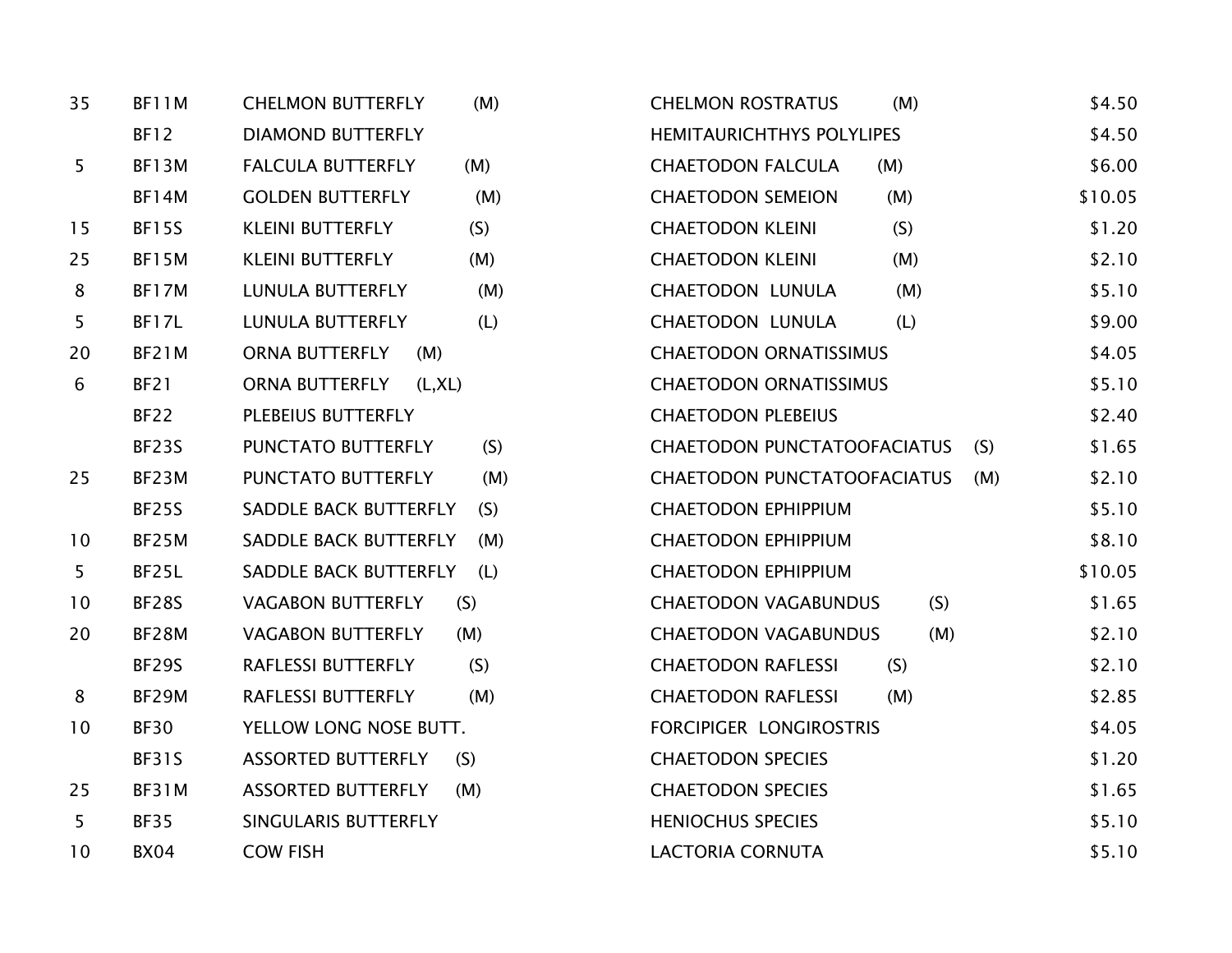|      | CA02B             | <b>BLACK SPOT CARDINAL</b>      | Sphaeramia Orbicularis             | \$1.05 |
|------|-------------------|---------------------------------|------------------------------------|--------|
| 70   | <b>CA04</b>       | <b>STRIP CARDINAL</b>           | APOGON QUADRIFASCIATUS             | \$0.60 |
| 80   | CA06              | ORANGESTRIPE CARDINAL FISH      | APOGON CYANOSOMA                   | \$3.00 |
| 30   | <b>CA08</b>       | <b>BLUE-EYED CARDINALFISH</b>   | <b>APOGON COMPRESSUS</b>           | \$3.00 |
|      | <b>CA10</b>       | <b>RED CARDINALFISH</b>         | <b>APOGON CRASSICEPS</b>           | \$3.00 |
| 50   | <b>CA11</b>       | <b>WHITE SPOT CARDINAL</b>      | APOGON SP.                         | \$1.50 |
|      | <b>CA13</b>       | RED STOP LIGHT CARDINAL         | <b>FOWLERIA FLAMMEA</b>            | \$4.65 |
|      | <b>CL01</b>       | <b>BLACK PERCULA</b>            | <b>AMPHIPRION POLYMNUS</b>         | \$4.05 |
| 100  | CL <sub>03</sub>  | <b>BROWN AFRICAN CLOWN</b>      | <b>AMPHIPRION SEBAE</b>            | \$1.05 |
| 40   | CL <sub>04</sub>  | <b>MAROON CLOWN</b>             | PREMNAS BIACULEATUS                | \$2.10 |
|      | CL <sub>05</sub>  | <b>ORANGE SKUNK CLOWN</b>       | <b>AMPHIPRION SANDARACINOS</b>     | \$1.65 |
| 100  | CL06S             | PERCULA CLOWN<br>(S)            | <b>AMPHIPRION OCELLARIS</b>        | \$2.10 |
| 200  | CL <sub>06</sub>  | PERCULA CLOWN<br>(M/L)          | <b>AMPHIPRION OCELLARIS</b>        | \$2.55 |
| 20   | CL <sub>07</sub>  | PINK SKUNK CLOWN                | <b>AMPHIPRION PERIDERAION</b>      | \$1.05 |
| 25   | CL <sub>0</sub> 8 | SADDLE BACK CLOWN               | <b>AMPHIPRION POLYMNUS</b>         | \$2.40 |
| 100  | CL <sub>09</sub>  | <b>TOMATO CLOWN</b>             | <b>AMPHIPRION FRENATUS</b>         | \$1.80 |
|      | CR01              | <b>BICOLOR CHROMIS</b>          | <b>CHROMIS DIMIDIATA</b>           | \$1.05 |
| 1500 | <b>CR02</b>       | <b>GREEN CHROMIS</b>            | <b>CHROMIS VIRIDIS</b>             | \$0.45 |
| 300  | CR <sub>03</sub>  | <b>ORANGE LINE CHROMIS</b>      | <b>ACANTHOCHROMIS POLYACANTHUS</b> | \$0.45 |
| 30   | CB05L             | <b>BOXER CRAB</b><br>(L)        | <b>DARDANUS MEGISTES</b>           | \$1.05 |
| 250  | <b>CB06</b>       | <b>HERMIT CRAB</b>              | PAGURUS SPECIES                    | \$1.05 |
| 20   | CB06B             | <b>BLUE SPOTTED HERMIT CRAB</b> | <b>DARDANUS GUTTATUS</b>           | \$1.65 |
| 30   | CB06W             | WHITE SPOTTED HERMIT CRAB       | <b>DARDANUS MEGISTOS</b>           | \$1.50 |
|      | CB06R             | <b>RED LEGGED HERMIT CRAB</b>   | PAGURISTES CADENATI CERACAO        | \$1.50 |
| 30   | CB <sub>09</sub>  | <b>SPIDER CRAB</b>              | <b>MIEROPHYS SPECIES</b>           | \$0.90 |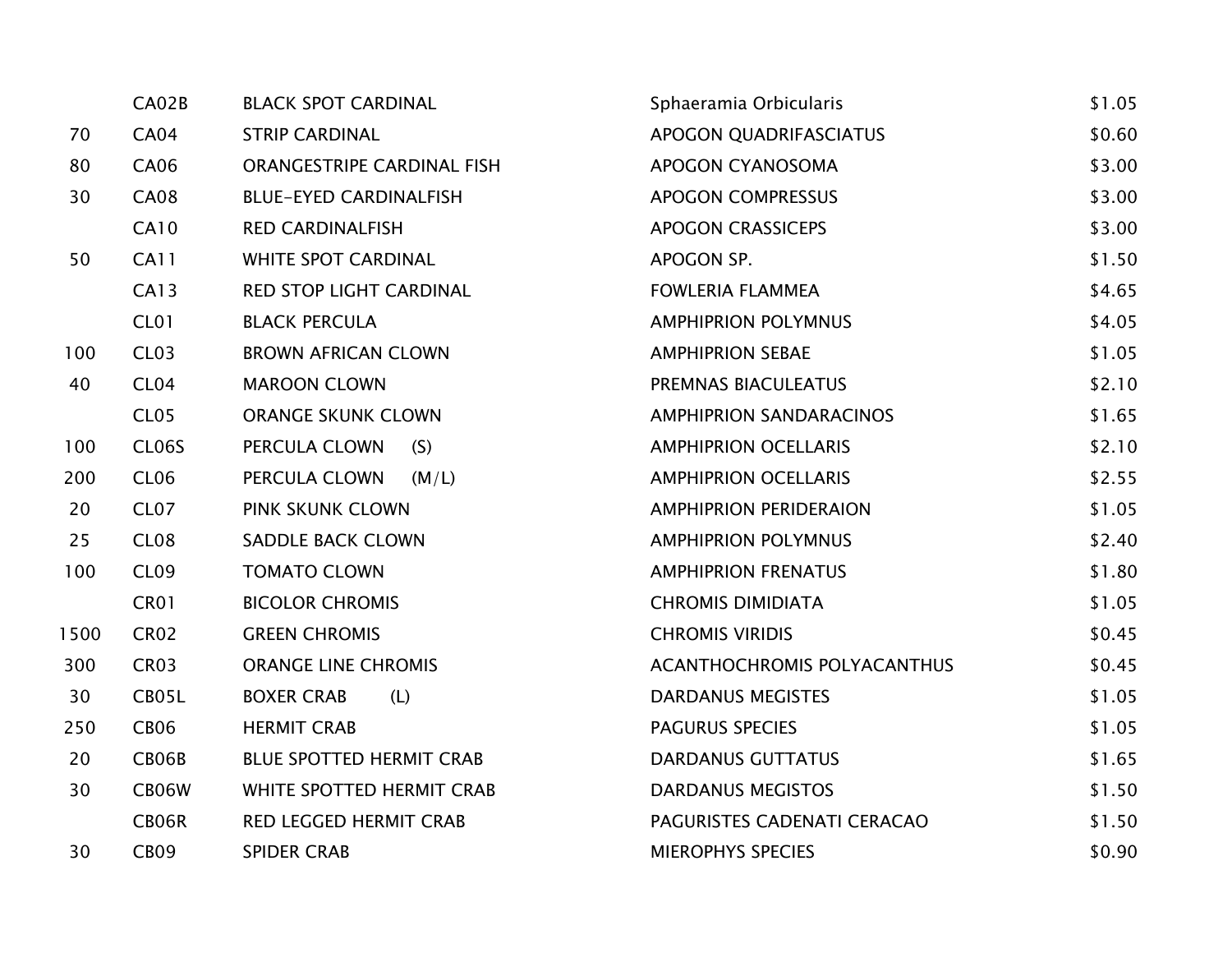|                | <b>CB10</b>      | HERMIT CRAB W/ ANEMONES      | PAGURUS SPECIES               | \$3.00 |
|----------------|------------------|------------------------------|-------------------------------|--------|
| 700            | CB11             | <b>RUNNING CRAB</b>          | PERCNON GIBBESI               | \$0.90 |
|                | <b>CB15</b>      | <b>PURPLE SHORE CRAB</b>     | PACHYGRAPSUS MARMORATUS       | \$0.90 |
| 200            | <b>CB25</b>      | <b>BLUE EYE HERMIT CRAB</b>  | <b>CALCINUS TALISMANI</b>     | \$1.50 |
|                | CB25B            | <b>BLACK EYE HERMIT CRAB</b> | <b>CALCINUS TALISMANI</b>     | \$1.05 |
| 30             | <b>CB26</b>      | <b>RED REEF HERMIT CRAB</b>  | PAGUSRISTES CADENATI          | \$1.50 |
| 150            | CB27             | <b>HALLOWEEN HERMIT CRAB</b> | <b>CILIOPAGURUS STRIGATUS</b> | \$1.65 |
|                | DM01             | <b>BLUE DAMSEL</b>           | <b>CHRYSIPTERA CYANEA</b>     | \$0.60 |
| 100            | DM02             | <b>BLUE VELVET DAMSEL</b>    | NEOGLYPHIDODON OXYODON        | \$1.20 |
| 50             | DM03             | <b>BLUE FIN DAMSEL</b>       | PARAGLYPHIDODON MELAS         | \$0.90 |
| 700            | DM04             | <b>DOMINO DAMSEL</b>         | <b>DASCYLLUS TRIMACULATUS</b> | \$0.75 |
| 300            | DM05             | 2 STRIP DAMSEL               | <b>DASCYLLUS RETICULATUS</b>  | \$0.45 |
| 200            | DM <sub>10</sub> | <b>LEMON DAMSEL</b>          | AMBLYGLYPHIDODON TERNATENSIS  | \$0.45 |
|                | DM11             | YELLOW LEMON DAMSEL          | AMBLYGLYPHIDODON AUREUS       | \$0.45 |
| 500            | <b>DM12</b>      | <b>NEON BLUE DAMSEL</b>      | POMACENTRUS SIMSIANG          | \$0.60 |
|                | <b>DM13</b>      | <b>PINK DAMSEL</b>           | POMACENTRUS AMBOINENSIS       | \$0.60 |
| 200            | <b>DM15</b>      | <b>SADDLE DAMSEL</b>         | <b>DASCYLLUS SPECIES</b>      | \$0.45 |
| 500            | DM16             | SERGEANT MAJOR DAMSEL        | <b>ADUDEFDUF SAXATILIS</b>    | \$0.45 |
| 700            | <b>DM17</b>      | YELLOW TAIL BLUE DAMSEL      | <b>CHRYSIPTERA PARASEMA</b>   | \$0.75 |
| 200            | <b>DM19</b>      | <b>YELLOW DAMSEL</b>         | <b>STEGASTES AUREUS</b>       | \$0.60 |
| 3              | EL <sub>06</sub> | <b>GREEN EEL</b>             | <b>GYMNOTHORAX SPECIES</b>    | \$5.70 |
| 12             | EL08             | <b>SNOWFLAKE MORAY</b>       | ECHIDNA NEBULOSA              | \$3.60 |
| 5 <sub>1</sub> | EL <sub>09</sub> | <b>WHITE EEL</b>             | UROPTERYGIUS CONCOLOR         | \$4.05 |
| 25             | FL01             | ORANGE SPOTTED FILE FISH     | OXYMONACANTHUS LONGIROSTRIS   | \$1.80 |
|                | <b>FL02</b>      | <b>RED TAIL FILE FISH</b>    | PERVAGOR MELANOCEPHALUS       | \$2.40 |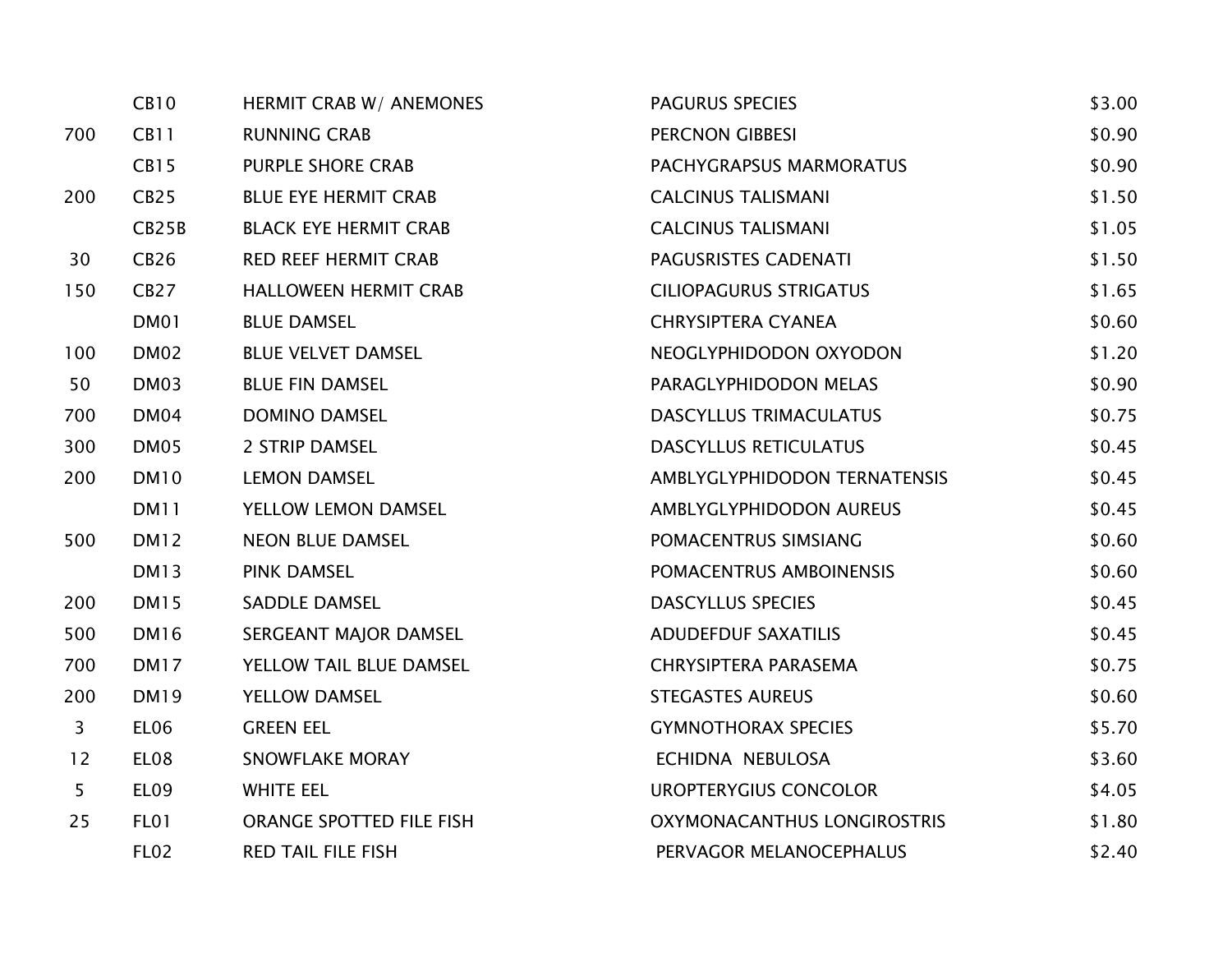| 70  | FL <sub>03</sub> | <b>SHY FILE FISH</b>          | <b>CANTHERHINES VERRUCUNPUS</b>     | \$1.05  |
|-----|------------------|-------------------------------|-------------------------------------|---------|
|     | FL <sub>04</sub> | <b>STRIPED FILE FISH</b>      | PREVAGOR SPECIES                    | \$2.40  |
| 20  | FL14             | HAIRFINNED LEATHERJACKET      | PARAMONACANTHUS JAPONICUS           | \$4.05  |
| 20  | GB01             | <b>BANDED GOBY</b>            | <b>AMBLYELEOTRIS STEINITZI</b>      | \$2.40  |
| 30  | GB <sub>04</sub> | <b>BLUE GUDGEON</b>           | PTERELEOTRIS HETEROPTERUS           | \$1.65  |
| 120 | GB07             | <b>GOLDEN HEAD GOBY</b>       | <b>VALENCIENNEA STRIGATA</b>        | \$1.65  |
| 150 | GB13             | ORANGE SPOTTED GOBY           | <b>VALENCIENNEA PUELLARIS</b>       | \$3.00  |
| 300 | GB14             | <b>NEON GOBY</b>              | PHOLIDCHTHYS LEUCOTAENIA            | \$0.60  |
| 100 | GB15             | <b>BLUE BAR GOBY</b>          | POGONOCULIUS ZEBRA                  | \$1.50  |
| 350 | GB <sub>21</sub> | <b>SCOOTER BLENNY</b>         | <b>SYNCHIROPUS SPECIES</b>          | \$1.80  |
| 200 | GB23M            | <b>GREEN MANDARIN</b><br>(M)  | SYNCHIROPUS SPLENDIDUS              | \$3.00  |
| 100 | GB23XL           | <b>GREEN MANDARIN</b><br>(XL) | SYNCHIROPUS SPLENDIDUS              | \$3.60  |
| 40  | GB <sub>25</sub> | PURPLE FLAME GOBY             | NEMATELEOTRIS DECORA                | \$14.10 |
| 300 | GB <sub>26</sub> | FIRE FISH GOBY                | <b>NEMATELEOTRIS MAGNIFICUS</b>     | \$2.25  |
| 45  | GB28             | <b>SCISSOR TAIL GOBY</b>      | PTERELEOTRIS EVIDES                 | \$1.50  |
|     | GB32             | <b>RAILWAY SLIDER GOBY</b>    | <b>VALENCIENNEA HELSDINGENII</b>    | \$3.00  |
| 350 | GB33             | <b>SALARIAS GOBY</b>          | <b>EXALLIAS BREVIS</b>              | \$1.20  |
| 30  | GB33B            | <b>BROWN BLENNY</b>           | <b>EXALLIAS BREVIS</b>              | \$1.65  |
|     | GB34             | <b>BUMBLE BEE GOBY</b>        | <b>GOBIODON SPECIES</b>             | \$2.40  |
| 20  | GB36             | <b>STRIP BLENNY</b>           | <b>ECSENIUS SPECIES</b>             | \$1.20  |
| 45  | GB40             | <b>RED CHECKERED PERCH</b>    | PARAPERCIS HEXOPHTALMA              | \$4.05  |
| 100 | GB42             | PINK+BLUE SPOTTED GOBY        | <b>CRYSPTOCENTRUS LEPTOCEPHALUS</b> | \$1.65  |
|     | GB45             | <b>TIGER JAWFISH</b>          | <b>OPISTOGNATHUS GILBERTI</b>       | \$3.00  |
|     | GB47             | ORANGE SPT WATCHMAN GOBY      | <b>CRYSPTOCENTRUS CYANOTAENIA</b>   | \$2.40  |
| 250 | GB48             | YELLOW PRAWN GOBY             | <b>CRYSPTOCENTRUS CYANOTAENIA</b>   | \$2.10  |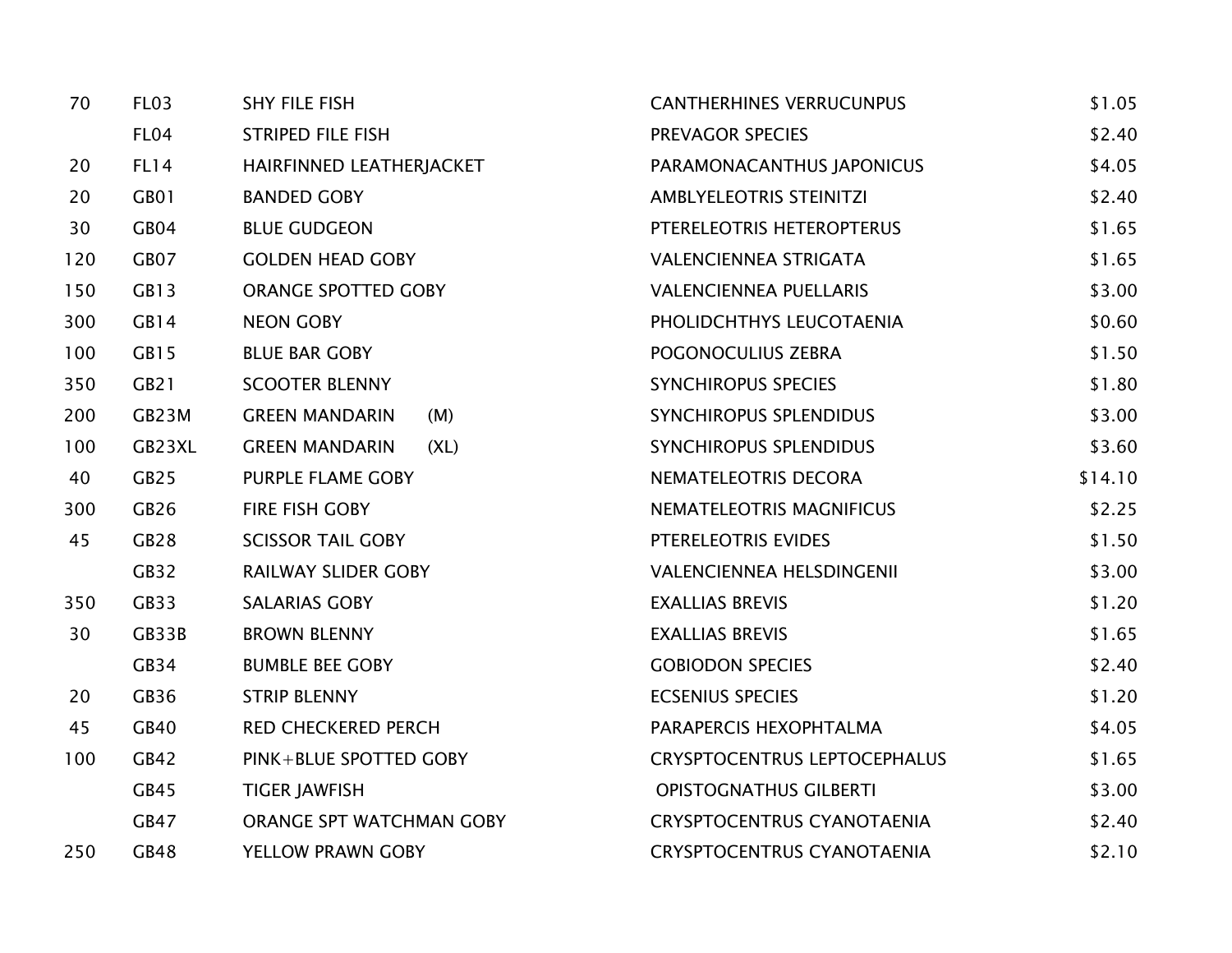|     | GB51             | <b>ORANGE STRIP PRAWN GOBY</b>  | AMBLYELEOTRIS RANDALLI            | \$14.10 |
|-----|------------------|---------------------------------|-----------------------------------|---------|
|     | GB54             | TIGER WARDI GOBY M              | <b>VALENCIENNEA WARDI</b>         | \$7.65  |
| 50  | GB57             | <b>DECORATED GOBY</b>           | <b>ESCENIAS BICOLOR</b>           | \$3.30  |
| 20  | GB58             | <b>DRAGON GOBY</b>              | AMBLYGOBIUS PHALAENA              | \$3.30  |
|     | GB59             | HIFIN GOBY (TANGAROA)           | <b>CTENOGOBIOPS TANGAROAI</b>     | \$1.80  |
|     | GB60             | <b>ORANGE MARKED GOBY</b>       | <b>AMBLYGOBIUS DECUSSATUS</b>     | \$3.90  |
| 30  | GB61             | SLEEPER BLUE DOT GOBY           | VALENCIENNEA SEXGUTTATA           | \$1.80  |
| 45  | GB62M            | <b>BLUE SPOTTED WATCHMAN</b>    | <b>CRYPTOCENTRUS PAVONINOIDES</b> | \$4.05  |
| 25  | <b>GB80</b>      | <b>TAIL SPOT BLENNY</b>         | <b>ECSENIUS STIGMATURA</b>        | \$5.10  |
|     | GB84             | PANDA GOBY                      | PARAGOBIODON LACUNICOLUS          | \$4.05  |
| 35  | GB85             | <b>BLUE DOTTED BLACK BLENNY</b> | <b>ECSENIUS SPECIES</b>           | \$2.40  |
|     | GB86             | <b>BULLET HEAD ROCKSKIPPER</b>  | ISTIBLENNIUS PERIOPHTHALMUS       | \$3.60  |
| 30  | <b>GB87</b>      | <b>ORNATE GOBY</b>              | <b>ISTIGOBIUS ORNATE</b>          | \$1.65  |
| 45  | <b>GB88</b>      | PEACOCK SHRIMP GOBY             | <b>CRYPTOCENTRUS PAVONINOIDE</b>  | \$5.10  |
| 20  | GB91             | <b>WHITE BAR BLENNY</b>         | PARAPERCIS XANTHOZONA             | \$1.65  |
| 50  | GB107            | RED WINE SCOOTER BLENNY         | SYNCHIROPUS TUDORNJONESI          | \$16.05 |
| 20  | GB115            | REDHEAD STYLOPHORA GOBY         | PARAGOBIODON ECHINOCEPHALUS       | \$3.00  |
| 200 | GR05             | <b>DIADEMA GROUPER</b>          | PSEUDOCHROMIS DIADEMA             | \$2.40  |
| 30  | GR06             | <b>STRAWBERRY GROUPER</b>       | PSEUDOCHROMIS PORPHYREUS          | \$3.00  |
| 8   | GN01             | <b>ORIENTAL SWEETLIPS</b>       | PLECTORHINCHUS LINEATUS           | \$6.45  |
| 16  | GN <sub>02</sub> | <b>SPOTTED GRUNT</b>            | PLECTORHINCHUS CHAETODONOIDES     | \$3.60  |
| 10  | GN03             | <b>STRIP GRUNT</b>              | PLECTORHINCHUS ALBOVITTATUS       | \$3.00  |
|     | GN <sub>04</sub> | DOG FACE GRUNT                  | PLECTORHINCHUS PICUS              | \$11.10 |
| 8   | GN05             | PAINTED SWEETLIPS               | PLECTORHINCHUS PICUS              | \$5.70  |
| 10  | <b>HG01</b>      | <b>CORAL HOGFISH</b>            | <b>BODIANUS MESOTHORAX</b>        | \$6.00  |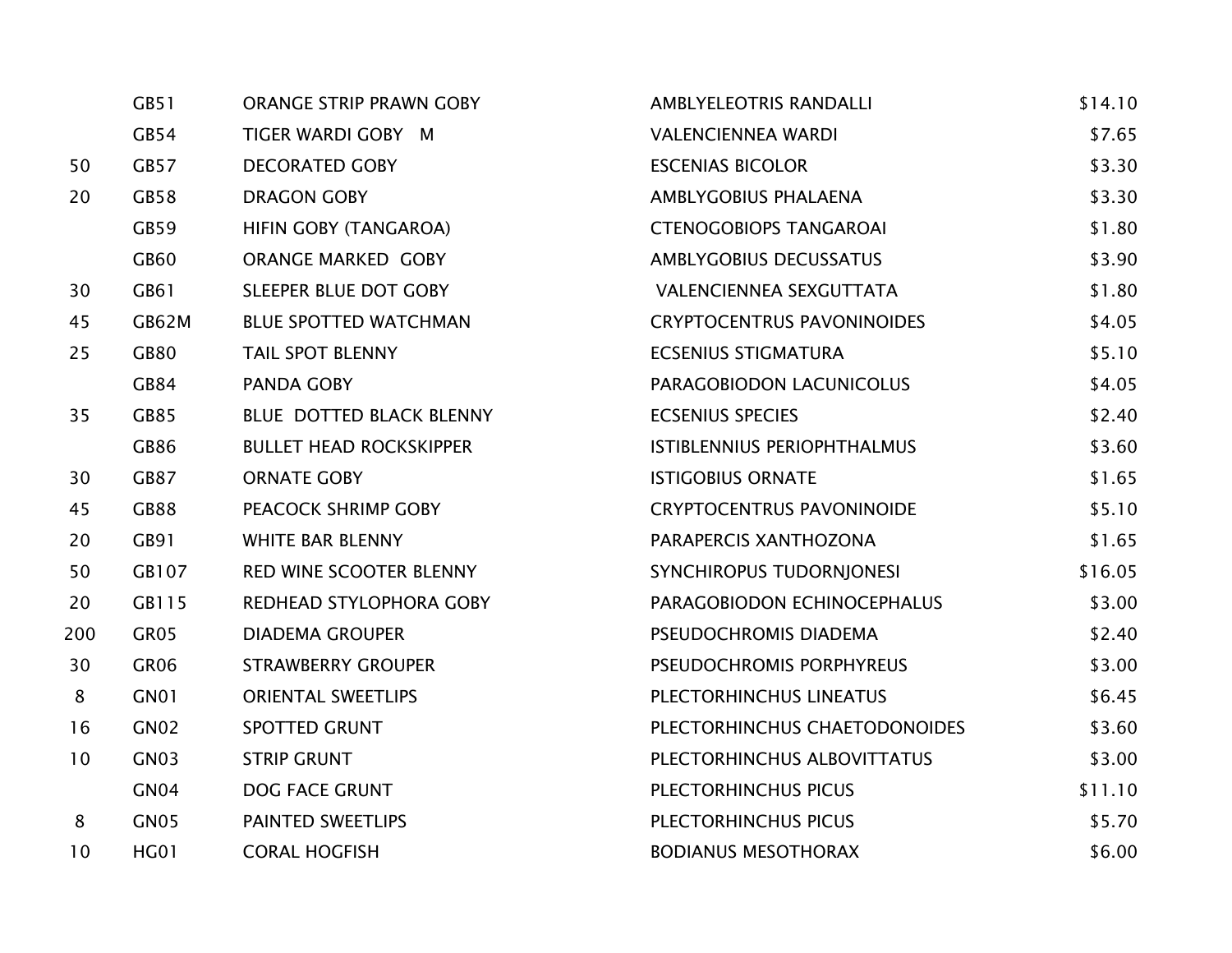| 20             | HW01M            | <b>LONGNOSE HAWKFISH</b><br>(M)          | <b>OXYCIRRHITUS TYPUS</b><br>(M)   | \$14.10 |
|----------------|------------------|------------------------------------------|------------------------------------|---------|
| 20             | <b>HW02</b>      | <b>RED HAWKFISH</b>                      | <b>CYPRINOCIRRHITES POLYACTUS</b>  | \$2.70  |
| 20             | HW03             | <b>PINK HAWKFISH</b>                     | PARACIRRHITES ARCATUS              | \$2.25  |
| 10             | <b>HW04</b>      | <b>SPOTTED HAWKFISH</b>                  | <b>CIRRHITICHTHYS OXYCEPHALUS</b>  | \$2.10  |
|                | LN01             | <b>ANTENNATA LIONFISH</b>                | PTEROIS ANTENNATA                  | \$4.05  |
| 35             | <b>LN02</b>      | <b>BLACK PEACOCK</b>                     | PTEROIS VOLITAN                    | \$6.00  |
| 30             | <b>LN03</b>      | <b>BROWN PEACOCK</b>                     | PTEROIS VOLITAN                    | \$5.70  |
| 20             | LN <sub>04</sub> | <b>DWARF LION</b>                        | <b>DENTROCHIRUS ZEBRA</b>          | \$2.70  |
| 20             | <b>LN09</b>      | <b>FUZZY DWARF LIONFISH</b>              | DENTROCHIRUS BRACHYPTERUS          | \$2.40  |
|                | MS01             | <b>BANANA FISH</b>                       | <b>CAESIO PISANG</b>               | \$3.60  |
| 200            | <b>MS02</b>      | <b>MARINE CATFISH</b>                    | PLOTOSUS LINEATUS                  | \$0.60  |
| 100            | MS12C            | <b>COLORED SEA URCHIN</b>                | PSEUDOCENTROTUS DEPRESSUS          | \$1.65  |
|                | MS15R            | <b>RED SQUIRREL</b>                      | <b>MYRIPRISTIS AXILLARIS</b>       | \$3.00  |
| 20             | <b>MS15</b>      | <b>BIG EYE SQUIRREL</b>                  | <b>MYRIPRISTIS AXILLARIS</b>       | \$3.30  |
| 12             | <b>MS16</b>      | <b>STRIP SQUIRREL</b>                    | SARGOCENTRON DIADEMA               | \$2.40  |
| 200            | MS41             | <b>TUXEDO URCHIN</b>                     | <b>MESPILIA GLOBULUS</b>           | \$2.40  |
| 150            | <b>MS42</b>      | <b>BLACK &amp; LONG SPINE SEA URCHIN</b> | <b>DIADEMA SETOSUM</b>             | \$3.00  |
|                | MS43             | <b>HEART URCHIN</b>                      | ECHINONENEUS CYCLOSTOMUS LESKE     | \$2.40  |
| 10             | <b>SH04</b>      | <b>BANDED PIPE FISH</b>                  | DUNCKEROCAMPUS SACTHLIOPHORUS      | \$1.35  |
|                | <b>SH05</b>      | <b>KNIFE FISH</b>                        | <b>AEOLISCUS STRIGATUS</b>         | \$1.05  |
| 30             | SH <sub>07</sub> | <b>GREEN PIPE FISH</b>                   | <b>ENTELURUS AEQUOREUS</b>         | \$2.10  |
| 120            | <b>SH13</b>      | <b>AUSTRALIAN BANDED PIPE</b>            | <b>CORYTHOICHTHYS INTESTINALIS</b> | \$2.40  |
| 5 <sub>1</sub> | <b>PR01</b>      | <b>BICOLOR PARROT</b>                    | <b>BOLBOMETADON BICOLOR</b>        | \$6.00  |
| 100            | <b>PR02</b>      | <b>BLUE RED PARROT</b>                   | <b>CIRRHILABRUS SOLORENSIS</b>     | \$1.05  |
| 50             | <b>PR03</b>      | <b>RED PARROT</b>                        | <b>CIRRHILABRUS RUBRIPINNIS</b>    | \$1.05  |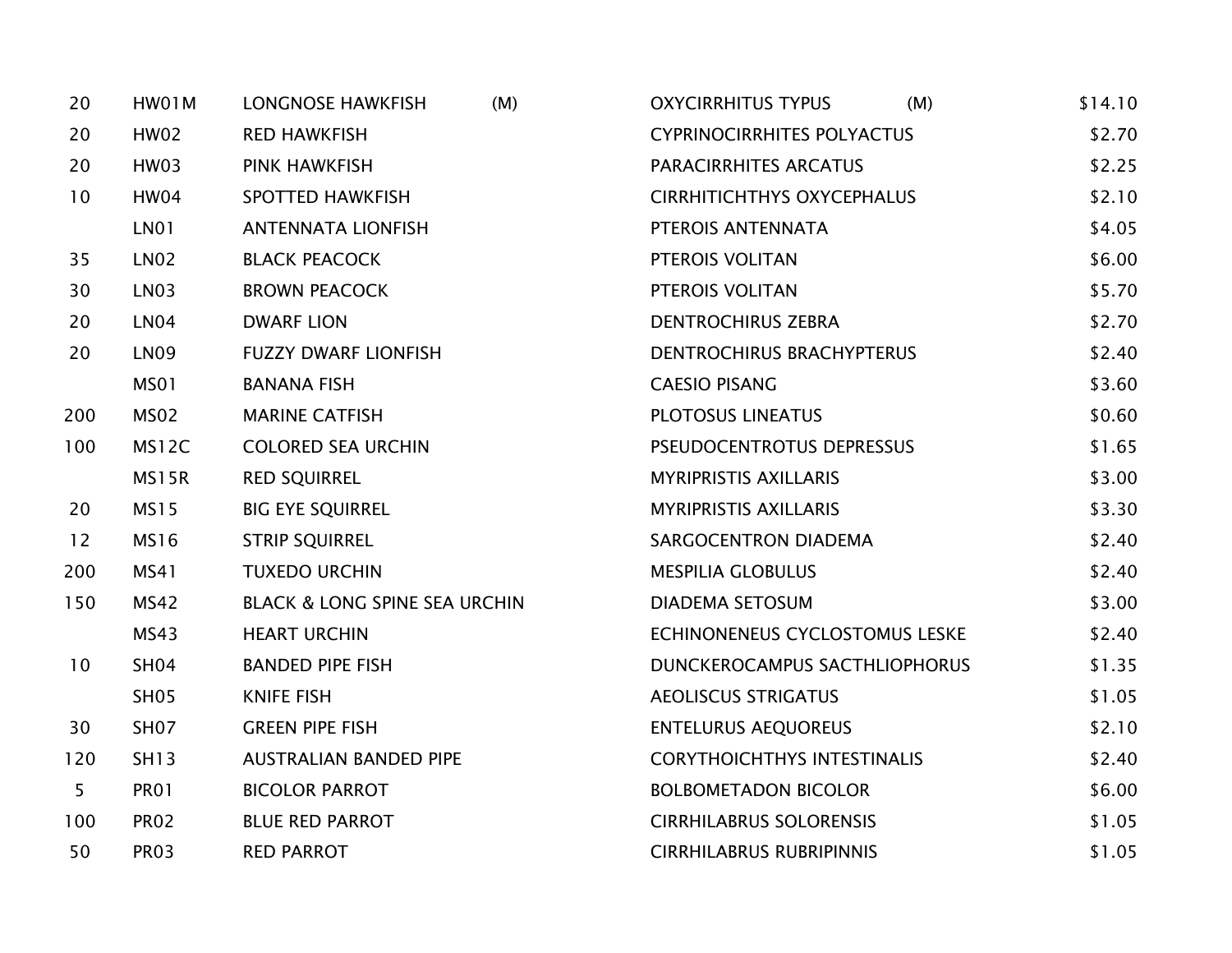| 30  | <b>PR06</b>      | <b>STRIPED RED PARROT</b>    | <b>CIRRHILABRUS SPECIE</b>        | \$1.80  |
|-----|------------------|------------------------------|-----------------------------------|---------|
|     | <b>PR11</b>      | <b>GARNET RED PARROTFISH</b> | <b>SCARUS SORDIDUS</b>            | \$10.05 |
| 50  | PF01             | <b>DOG FACE PUFFER</b>       | AROTHRON NIGGROPUNCTATUS          | \$6.45  |
| 8   | PF <sub>02</sub> | YELLOW DOG FACE PUFFER       | <b>AROTHRON MELEAGRIS</b>         | \$11.10 |
|     | PF <sub>03</sub> | <b>BLUE SPOTTED PUFFER</b>   | <b>CANTHIGASTER SOLANDRI</b>      | \$1.50  |
| 70  | PF <sub>04</sub> | <b>PORCUPINE PUFFER</b>      | <b>DIODON HYSTRIX</b>             | \$6.00  |
| 30  | PF <sub>05</sub> | SADDLE (VALENTINI) PUFFER    | <b>CANTHIGASTER VALENTINI</b>     | \$2.70  |
|     | <b>PF06</b>      | <b>SHORT NOSE PUFFER</b>     | AROTHRON NIGROPUNCTATUS           | \$2.70  |
| 35  | PF07             | <b>NARROW-LINE PUFFER</b>    | <b>AROTHRON MANILENSIS</b>        | \$2.40  |
| 80  | <b>PF13</b>      | <b>BALLOONFISH</b>           | <b>DIODON HOLOCANTHUS</b>         | \$6.00  |
|     | <b>PF14</b>      | <b>SPOTTED TAIL PUFFER</b>   | <b>CANTHIGASTER SOLANDRI</b>      | \$1.50  |
| 20  | <b>PF15</b>      | FINE-SPOTTED PUFFER          | <b>CANTHIGASTER COMPRESSA</b>     | \$2.10  |
|     | <b>SM01</b>      | PISTOL SHRIMP                | PERICLIMENES AMBOINENSIS          | \$3.00  |
| 50  | <b>SM02</b>      | <b>BANDED SHRIMP</b>         | <b>STENOPUS HISPIDUS</b>          | \$1.50  |
|     | <b>SM03</b>      | <b>BUMBLE BEE SHRIMP</b>     | <b>GNATHOPYLLUM AMERICANUM</b>    | \$2.40  |
| 200 | <b>SM04</b>      | <b>CAMEL SHRIMP</b>          | RHYNCOCINETES AMBONENSIS          | \$0.90  |
|     | SM05M            | <b>CLOWN SHRIMP</b><br>М     | <b>HYMENOCERA PICTA</b>           | \$11.10 |
| 30  | <b>SM06</b>      | <b>MANTIS SHRIMP</b>         | <b>SQUILLA MANTIS</b>             | \$2.10  |
| 200 | SM07             | <b>MONKEY SHRIMP</b>         | <b>SARON MARMORATUS</b>           | \$1.05  |
| 20  | <b>SM08</b>      | <b>SEA MANTIS</b>            | ODONTODACTYLLUS JAPONICUS         | \$1.20  |
|     | <b>SM09</b>      | <b>GREEN MANTIS</b>          | ODONTODACTYLLUS SCYLLARUS         | \$2.40  |
| 12  | <b>SM10</b>      | <b>BLUE LOBSTER</b>          | PANULARUS ORNATUS                 | \$6.45  |
|     | <b>SM12</b>      | <b>RED LOBSTER</b>           | <b>ENOPLOMETOPUS OCCIDENTALIS</b> | \$7.05  |
| 300 | <b>SM13</b>      | <b>ORANGE SKUNK SHRIMP</b>   | HIPPOLYSMATA GRABHAMI             | \$5.70  |
|     | <b>SM14</b>      | <b>RED SHRIMP</b>            | <b>LYSMATA DEBELIUS</b>           | \$10.05 |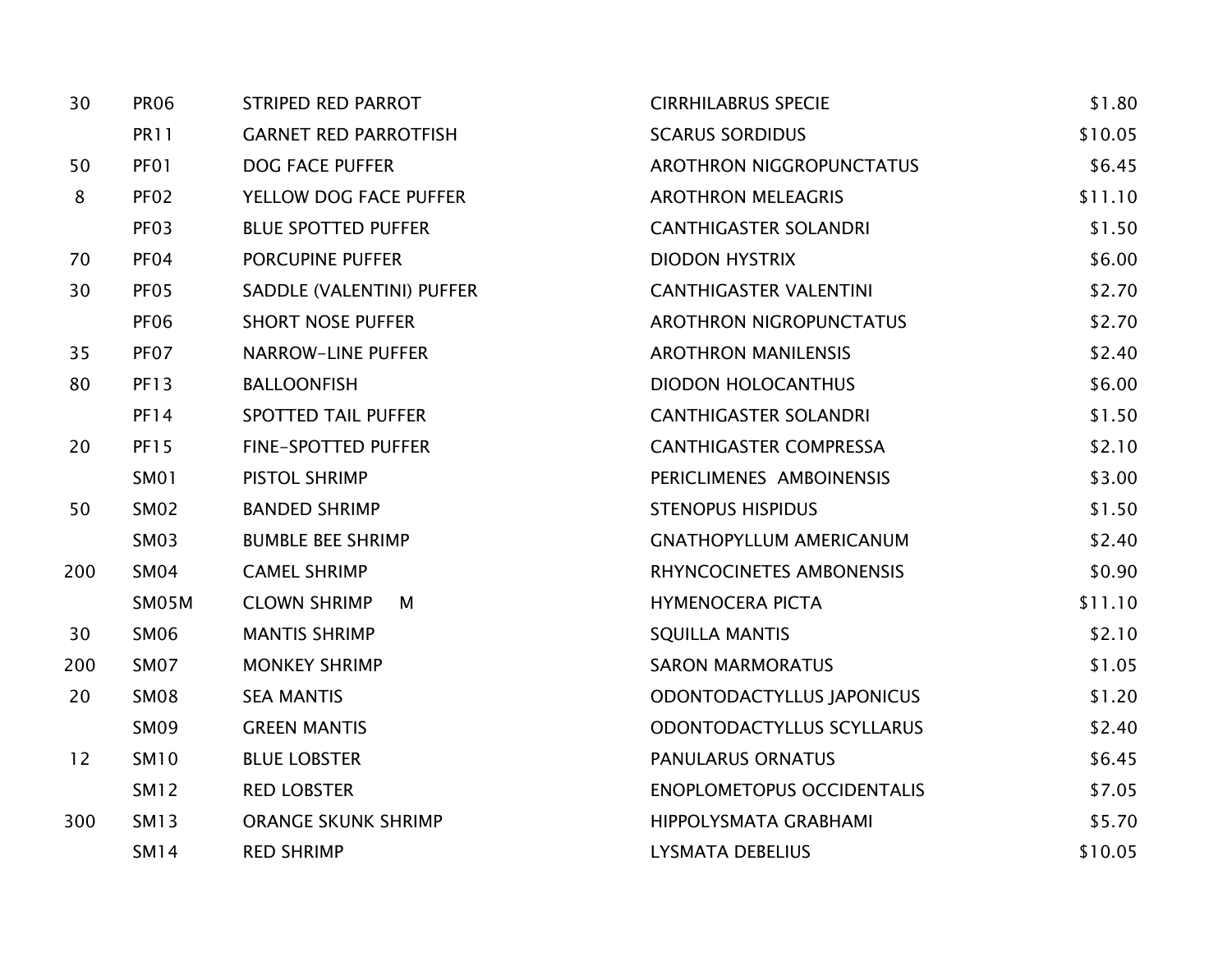| 80  | <b>SM15</b>      | <b>SEXY SHRIMP</b>                | <b>ANCYLOMENES HOLTHUISI</b>       | \$2.40  |
|-----|------------------|-----------------------------------|------------------------------------|---------|
| 20  | <b>SM16</b>      | <b>ANEMONE SHRIMP</b>             | <b>STENOPUS SPECIES</b>            | \$3.30  |
| 30  | <b>SM17</b>      | <b>GLASS SHRIMP</b>               | PERICLIMENES INORNATUS             | \$1.80  |
| 50  | <b>SM18</b>      | <b>GOLDEN BANDED SHRIMP</b>       | <b>STENOPUS HISPIDUS</b>           | \$2.40  |
| 8   | <b>SN01</b>      | <b>MALCOLOR SNAPPER</b>           | <b>MACOLOR NIGER</b>               | \$8.10  |
|     | SN03M            | <b>RED EMPEROR SNAPPER</b>        | <b>MALCOLOR SEBAE</b>              | \$12.00 |
|     | SN04M            | HI FIN SNAPPER (MALE)<br>(M)      | SYMPHORICHTHYS SPILURUS (MALE) (M) | \$30.00 |
| 70  | <b>SN06</b>      | BLUE LINE SNAPPER (FEMALE)        | SYMPHORICHTHYS NEMATOPHORUS        | \$3.30  |
| 10  | SN <sub>10</sub> | <b>B &amp; W STRIPPED SNAPPER</b> | PENTAPODUS SPECIES                 | \$1.65  |
|     | <b>SN12</b>      | <b>GOLD BAND SNAPPER</b>          | PTEROCAESIO LATIVITTATA            | \$2.40  |
|     | <b>SN15</b>      | PEARLY BREAM SNAPPER              | <b>SCOLOPSIS MARGARITEFERA</b>     | \$4.05  |
| 50  | <b>SL01</b>      | <b>TIGER COWRY SHELL</b>          | <b>CYPREA TIGRIS</b>               | \$2.40  |
|     | <b>SL02</b>      | <b>ASST COWRY SHELL</b>           | <b>CYPREA HISTRIO</b>              | \$1.50  |
| 30  | SL <sub>04</sub> | <b>FLAME SCALLOP</b>              | <b>LIMA MIANS</b>                  | \$4.65  |
|     | <b>SL08</b>      | PAPER BUBBLE SHELL                | <b>HYPATINIDAE</b>                 | \$1.50  |
| 900 | <b>SL09</b>      | PYRAMID SNAIL                     | <b>TECTUS FENESTRATUS</b>          | \$0.60  |
| 800 | <b>SL15</b>      | NASSA MUD SNAIL GREEN             | <b>NASSARIUS DORSATUS</b>          | \$0.60  |
| 900 | <b>SL16</b>      | NASSA MUD SNAIL WHITE             | <b>NASSARIUS CREMATUS</b>          | \$0.60  |
| 800 | <b>SL17</b>      | NASSA MUD SNAIL BLACK             | <b>NASSARIUS DORSATUS</b>          | \$0.60  |
|     | <b>SL18</b>      | <b>RING COWRY SHELL</b>           | <b>CYPRAEA ANNULUS</b>             | \$0.60  |
| 300 | <b>SL24</b>      | <b>BUMBLE BEE SNAIL</b>           | PUSIOSTOMA(ENGINA)MENDICARIA       | \$0.60  |
|     | <b>SL27</b>      | <b>TIGER SAND CONCH</b>           | <b>STROMBUS LUHUANUS</b>           | \$1.50  |
|     | <b>SL29</b>      | <b>VIOLET SPIDER CONCH</b>        | <b>LAMBIS VIOLACEA</b>             | \$1.50  |
| 900 | <b>SL46</b>      | <b>MEXICAN TURBO SNAIL</b>        | <b>TURBO FLUTUOSUS</b>             | \$1.50  |
| 90  | ST01             | <b>APPLE STARFISH</b>             | <b>CULCITA SCHMIDELIANA</b>        | \$3.00  |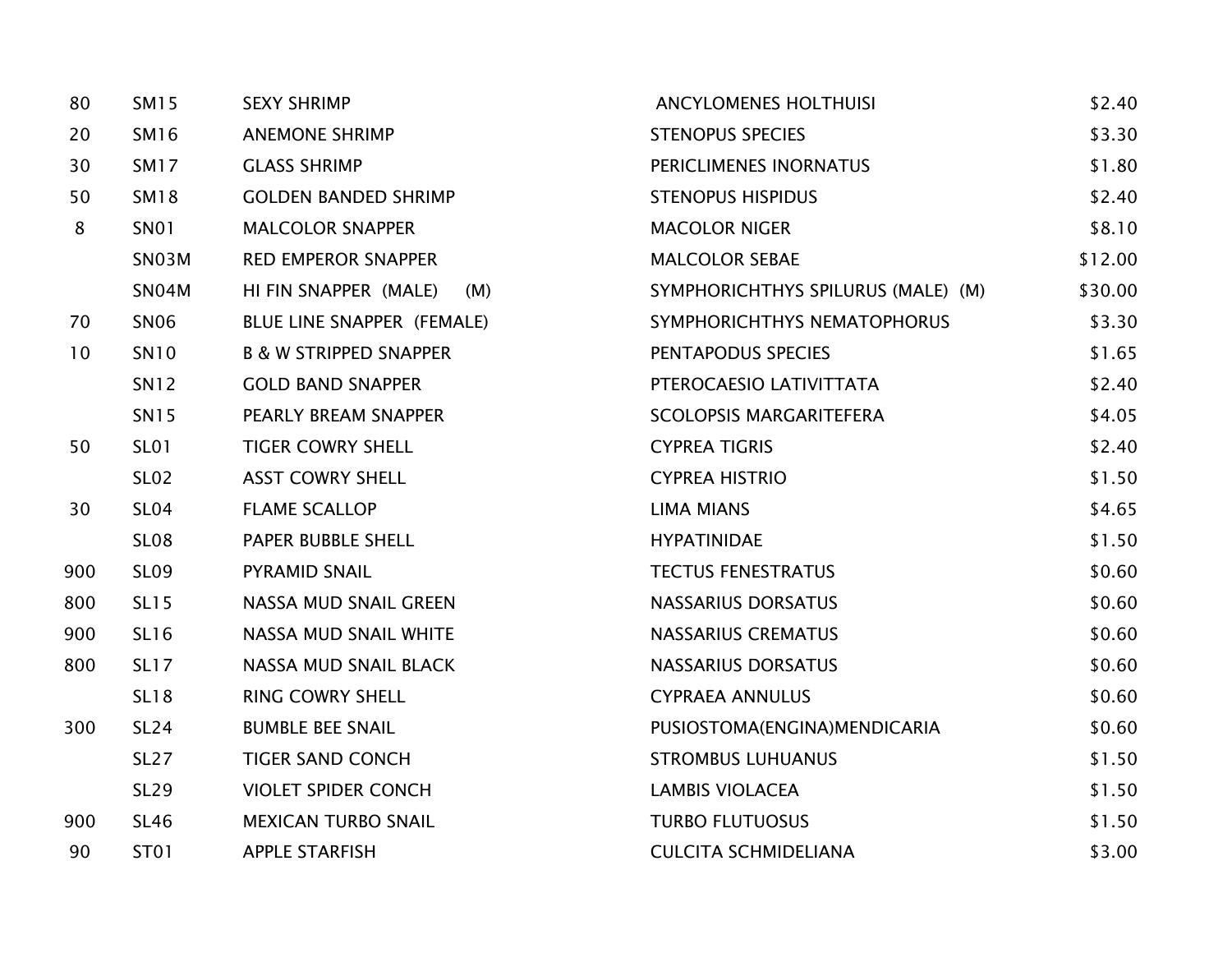| 100 | ST02         | <b>BLUE STARFISH</b>          | LINKIA CAEVIQATA                    | \$1.65  |
|-----|--------------|-------------------------------|-------------------------------------|---------|
|     | ST03         | <b>BRITTLE STARFISH</b>       | OPHIOCOMA INSULARIA                 | \$1.05  |
| 100 | ST03B        | <b>BANDED BRITTLE STAR</b>    | OPHIOCOMA INSULARIA                 | \$1.05  |
| 300 | <b>ST04</b>  | <b>CHOCOLATE STARFISH</b>     | PROTOREASTER NODOSUS                | \$1.05  |
|     | <b>ST05</b>  | <b>DOUBLE STARFISH</b>        | <b>ICONASTER LONGIMANUS</b>         | \$2.70  |
|     | ST06         | <b>RED STARFISH</b>           | <b>FROMIA RUBRUM</b>                | \$2.25  |
| 100 | <b>ST08</b>  | <b>GREEN BRITTLE STARFISH</b> | OPHIOCOMA INSULARIA                 | \$1.05  |
| 200 | ST10         | SAND STARFISH                 | <b>NARDOA VARIOLA</b>               | \$0.90  |
| 30  | TN02M        | BROWN TANG (M)                | <b>ZEBRASOMA SCOPAS</b>             | \$3.30  |
| 25  | <b>TN02L</b> | <b>BROWN TANG</b><br>(L)      | <b>ZEBRASOMA SCOPAS</b>             | \$3.30  |
| 10  | TN04M        | (M)<br><b>FOX FACE</b>        | LO VULPINUS                         | \$13.05 |
|     | <b>TN05S</b> | (S)<br><b>LINEATUS TANG</b>   | <b>ACANTHURUS LINEATUS</b>          | \$4.05  |
| 30  | <b>TN05M</b> | <b>LINEATUS TANG</b><br>(M)   | <b>ACANTHURUS LINEATUS</b>          | \$6.00  |
| 10  | TN05L        | <b>LINEATUS TANG</b><br>(L)   | <b>ACANTHURUS LINEATUS</b>          | \$12.00 |
|     | <b>TN06S</b> | <b>LIPSTICK TANG</b><br>(S)   | <b>NASO LITURATUS</b>               | \$2.40  |
| 25  | TN06M        | <b>LIPSTICK TANG</b><br>(M)   | <b>NASO LITURATUS</b>               | \$3.45  |
| 35  | <b>TN06L</b> | <b>LIPSTICK TANG</b><br>(L)   | <b>NASO LITURATUS</b>               | \$12.00 |
| 20  | TN06XL       | <b>LIPSTICK TANG</b><br>(XL)  | <b>NASO LITURATUS</b>               | \$14.10 |
| 30  | <b>TN07</b>  | <b>MOORISH IDOL</b>           | <b>ZANCLUS CANESCENS</b>            | \$2.70  |
| 80  | <b>TN08</b>  | POWDER BROWN TANG             | <b>ACANTHURUS JAPONICUS</b>         | \$5.70  |
| 30  | <b>TN09</b>  | <b>RABBIT FACE</b>            | <b>SIGANUS VIRGATUS</b>             | \$2.70  |
| 20  | <b>TN10S</b> | <b>SAILFIN TANG</b><br>(S)    | ZEBRASOMA VELIFERUM                 | \$10.05 |
| 40  | <b>TN10M</b> | SAILFIN TANG<br>(M)           | ZEBRASOMA VELIFERUM                 | \$12.00 |
| 10  | <b>TN10L</b> | SAILFIN TANG (L/XL)           | ZEBRASOMA VELIFERUM                 | \$10.05 |
| 10  | <b>TN12A</b> | PHIL. YELLOW TANG (ADULT)     | <b>ACANTHURUS PYROFERUS (ADULT)</b> | \$10.05 |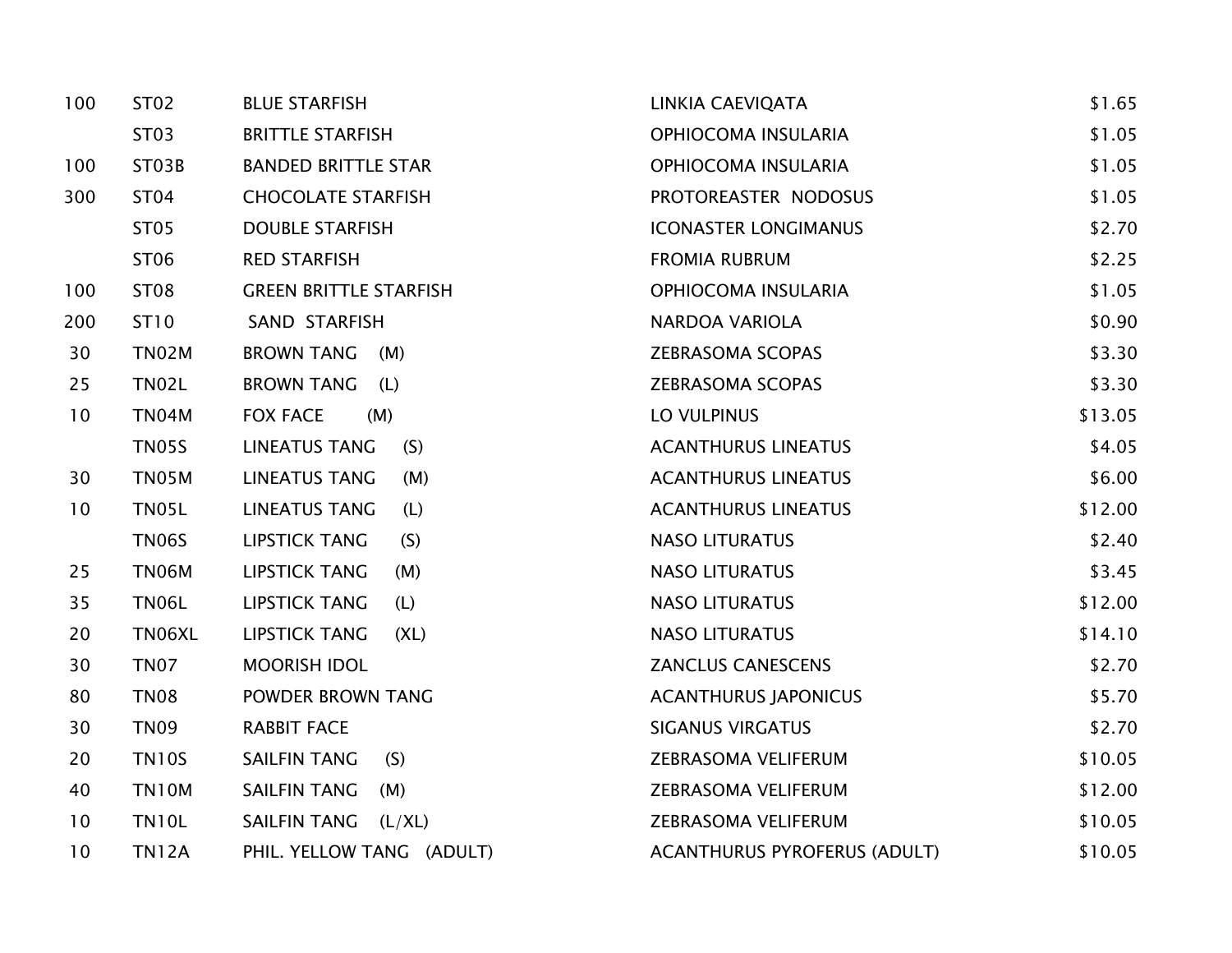| 20             | <b>TN17</b>  | <b>UNICORN TANG</b>                                           | <b>NASO UNICORNIS</b>               | \$2.70  |
|----------------|--------------|---------------------------------------------------------------|-------------------------------------|---------|
| 25             | <b>TN23</b>  | SPOT CHEEKED SURGEONFISH/LAVANDER TANG ACANTHURUS NIGROFUSCUS |                                     | \$3.30  |
| 40             | <b>TN24</b>  | ORANGE STRIPE BRISTLETOOTH TANG                               | <b>CTENOCHAETUS STRIATUS</b>        | \$5.10  |
|                | <b>TN27</b>  | <b>BLACK SPOT SURGEON</b>                                     | <b>ACANTHURUS BARIENE</b>           | \$16.05 |
| 25             | <b>TN28</b>  | <b>LOPEZ'S UNICORN TANG</b>                                   | NASO LOPEZI                         | \$5.10  |
| 10             | <b>TN33</b>  | YELLOW-TAILED SURGEONFISH                                     | <b>ACANTHURUS THOMPSONI</b>         | \$5.10  |
| 45             | <b>TR01F</b> | <b>BLUE FACE TRIGGER (FEMALE)</b>                             | XANTHICHTHYS AUROMARGINATUS         | \$10.05 |
| 30             | <b>TR01M</b> | <b>BLUE FACE TRIGGER (MALE)</b>                               | XANTHICHTHYS AUROMARGINATUS         | \$16.05 |
| 20             | <b>TR02S</b> | <b>BLUE LINE TRIGGER</b><br>(S)                               | <b>PSEUDOBALISTES FUSCUS</b><br>(S) | \$10.05 |
| 10             | TR02M        | <b>BLUE LINE TRIGGER</b><br>(M)                               | <b>PSEUDOBALISTES FUSCUS</b><br>(M) | \$16.05 |
| 30             | <b>TR03</b>  | <b>BURSA TRIGGER</b>                                          | RHINECANRHUS VERRUCOSUS             | \$2.70  |
| 20             | TR04M        | <b>CLOWN TRIGGER</b><br>(M)                                   | <b>BALISTOIDES CONSPICULUM</b>      | \$36.00 |
|                | <b>TR04L</b> | <b>CLOWN TRIGGER</b><br>(L)                                   | <b>BALISTOIDES CONSPICULUM</b>      | \$30.00 |
| 25             | TR05M        | HUMU HUMU TRIGGER<br>(M)                                      | RHINECANTHUS ACULEATUS<br>(M)       | \$5.10  |
| 8              | <b>TR10</b>  | <b>UNDULATUS TRIGGER</b>                                      | <b>BALISTAPUS UNDULATUS</b>         | \$3.00  |
|                | <b>TR11</b>  | <b>V TAIL TRIGGER</b>                                         | <b>SUFFLAMEN SPECIES</b>            | \$2.70  |
|                | <b>TR12</b>  | <b>WHITE TAIL TRIGGER</b>                                     | SUFFLAMEN CHRYSOPTERUS              | \$2.85  |
| 5 <sup>5</sup> | <b>TR16</b>  | <b>BOOMERANG TRIGGER</b>                                      | <b>SUFLAMEN BURSA</b>               | \$2.70  |
|                | WR01         | <b>BICOLOR WRASSE</b>                                         | PSEUDOJULOIDES SPECIES              | \$3.60  |
| 6              | WR03         | <b>BANNER WRASSE</b>                                          | <b>HEMIGYMNUS MELAPTERUS</b>        | \$1.35  |
| 8              | WR04         | <b>BROWN BIRD FISH</b>                                        | <b>GOMPHOSUS VARIUS</b><br>(F)      | \$3.00  |
|                | WR05         | <b>GREEN BIRD FISH</b>                                        | <b>GOMPHOSUS VARIUS</b><br>(M)      | \$9.00  |
| 30             | <b>WR06</b>  | <b>BLACK WRASSE</b>                                           | <b>LABRIODES SPECIES</b>            | \$0.90  |
|                | WR07         | <b>COMETA WRASSE</b><br>(ADULT)                               | <b>LABROPSIS XANTHONOTA</b>         | \$6.00  |
| 20             | <b>WR08</b>  | JU. YELLOW BACK TUBELIP WRASSE                                | LABROPSIS XANTHONOTA JU.            | \$2.40  |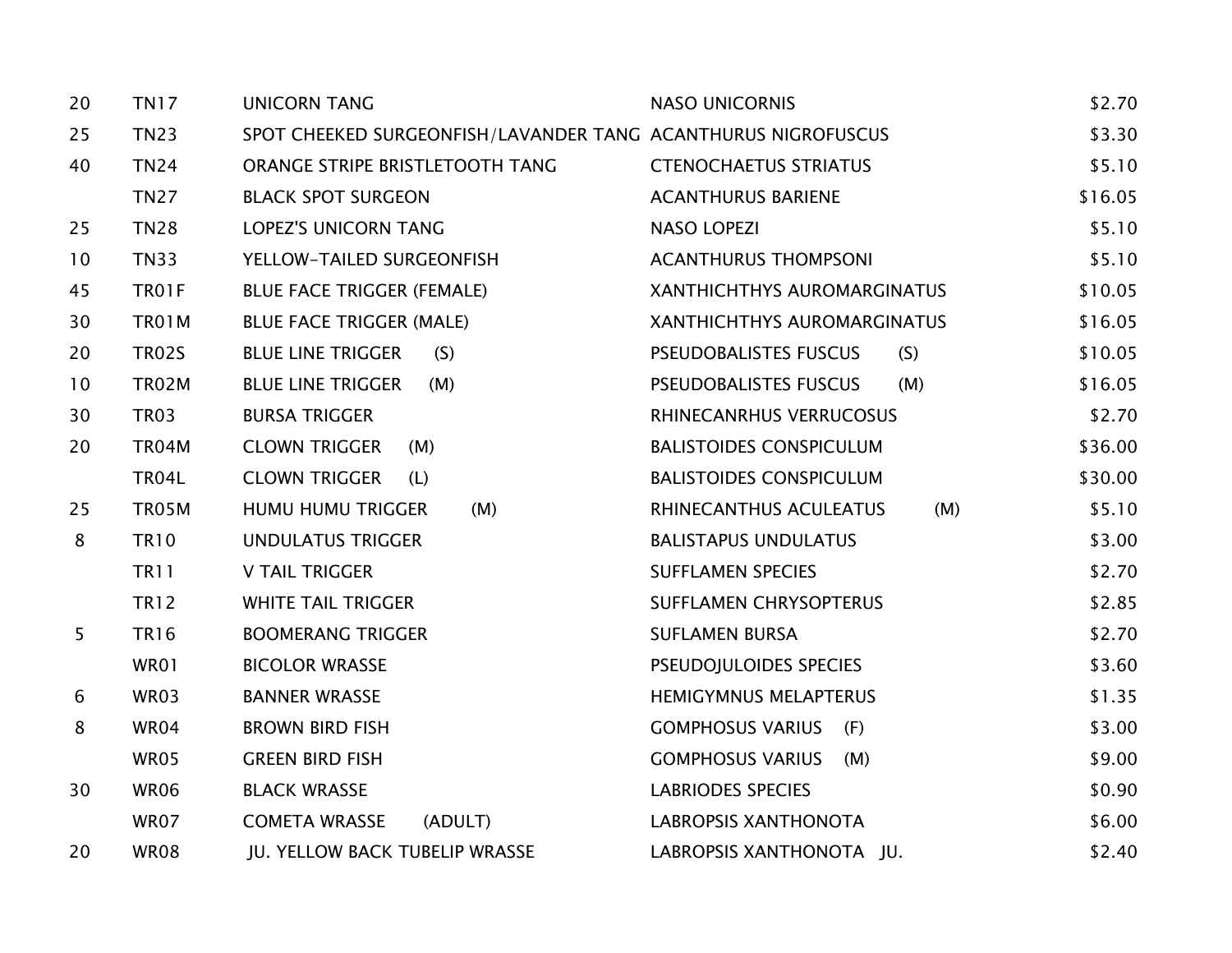| 30  | <b>WR09</b> | <b>DOUBLE SPOT WRASSE</b>             | <b>CHEILINUS BIMACULATUS</b>        | \$1.20  |
|-----|-------------|---------------------------------------|-------------------------------------|---------|
| 70  | <b>WR10</b> | <b>HARLEQUIN TUSK</b>                 | LIENARDELLA FASCIATA                | \$36.00 |
| 20  | WR11        | LONG JAW WRASSE                       | <b>CHEILINUS OXYCEPHALUS</b>        | \$2.40  |
| 20  | <b>WR12</b> | <b>DRAGON WRASSE</b>                  | NOVACULICHTYS TAENIURUS             | \$3.60  |
| 12  | WR13FE      | <b>RED-MARGINED FAIRY WRASSE</b>      | <b>CIRRHILABRUS RUBRIMARGINATUS</b> | \$4.05  |
|     | <b>WR14</b> | <b>GREEN WRASSE</b>                   | HALICHOERES CHLOROPTERUS            | \$1.05  |
|     | WR14J       | JU. GREEN WRASSE                      | HALICHOERES CHLOROPTERUS            | \$1.65  |
| 80  | <b>WR15</b> | <b>LEOPARD WRASSE</b>                 | MACROPHARYNGODON MELEAGRIS          | \$1.65  |
| 30  | WR16J       | <b>JU. MARBLE WRASSE</b>              | <b>HALICHOERES HORTULANOS</b>       | \$1.50  |
| 50  | WR16A       | <b>CHECKERBOARD WRASSE</b>            | HALICHOERES HORTULANOS              | \$4.05  |
|     | <b>WR17</b> | ROYAL PENCIL WARSSE (MALE)            | <b>PSEUDOJULOIDES</b><br>(M)        | \$4.80  |
| 8   | <b>WR18</b> | <b>MULTICOLOR WRASSE (FEMALE)</b>     | PSEUDOJULOIDES CERASINUS            | \$3.45  |
|     | <b>WR19</b> | <b>FIVESTRIPE WRASSE</b>              | THALASOMA QUINQUEVITATUM            | \$2.40  |
| 20  | <b>WR20</b> | PENCIL WRASSE                         | <b>HOLOGYMNOSUS DOLIATUS</b>        | \$2.10  |
| 10  | <b>WR21</b> | <b>JU PURPLE WRASSE</b>               | ANAMPSES CHRYSOCEPHALUS             | \$3.00  |
| 100 | WR23        | <b>RAINBOW WRASSE</b>                 | <b>LABROIDES DIMIDIATUS</b>         | \$1.20  |
| 80  | WR24        | <b>JU RED WRASSE</b>                  | CORIS GAIMARD JU.                   | \$2.10  |
| 10  | <b>WR25</b> | ADULT RED WRASSE                      | <b>CORIS GAIMARD</b>                | \$4.05  |
| 35  | <b>WR28</b> | <b>DISAPPEARING WRASSE</b>            | PSEUDOCHEILINUS EVANIDUS            | \$2.10  |
| 40  | <b>WR30</b> | <b>STRIPED WRASSE</b>                 | THALASSOMA AMBLYCEPHALUM            | \$1.05  |
| 70  | <b>WR31</b> | <b>THALASOMA WRASSE</b>               | <b>THALASOMA LUNURE</b>             | \$1.80  |
| 20  | WR31XL      | THALASOMA WRASSE XL                   | <b>THALASOMA LUNURE</b>             | \$5.10  |
| 40  | <b>WR36</b> | <b>ASST ORDINARY WRASSE</b>           | <b>LABROIDES SPECIES</b>            | \$1.20  |
| 100 | WR44FE      | <b>ORANGE TIPPED RAINBOW (FEMALE)</b> | <b>HALICHOERES MELANURUS</b>        | \$3.60  |
| 80  | WR44MA      | <b>ORANGE TIPPED RAINBOW (MALE)</b>   | <b>HALICHOERES MELANURUS</b>        | \$4.05  |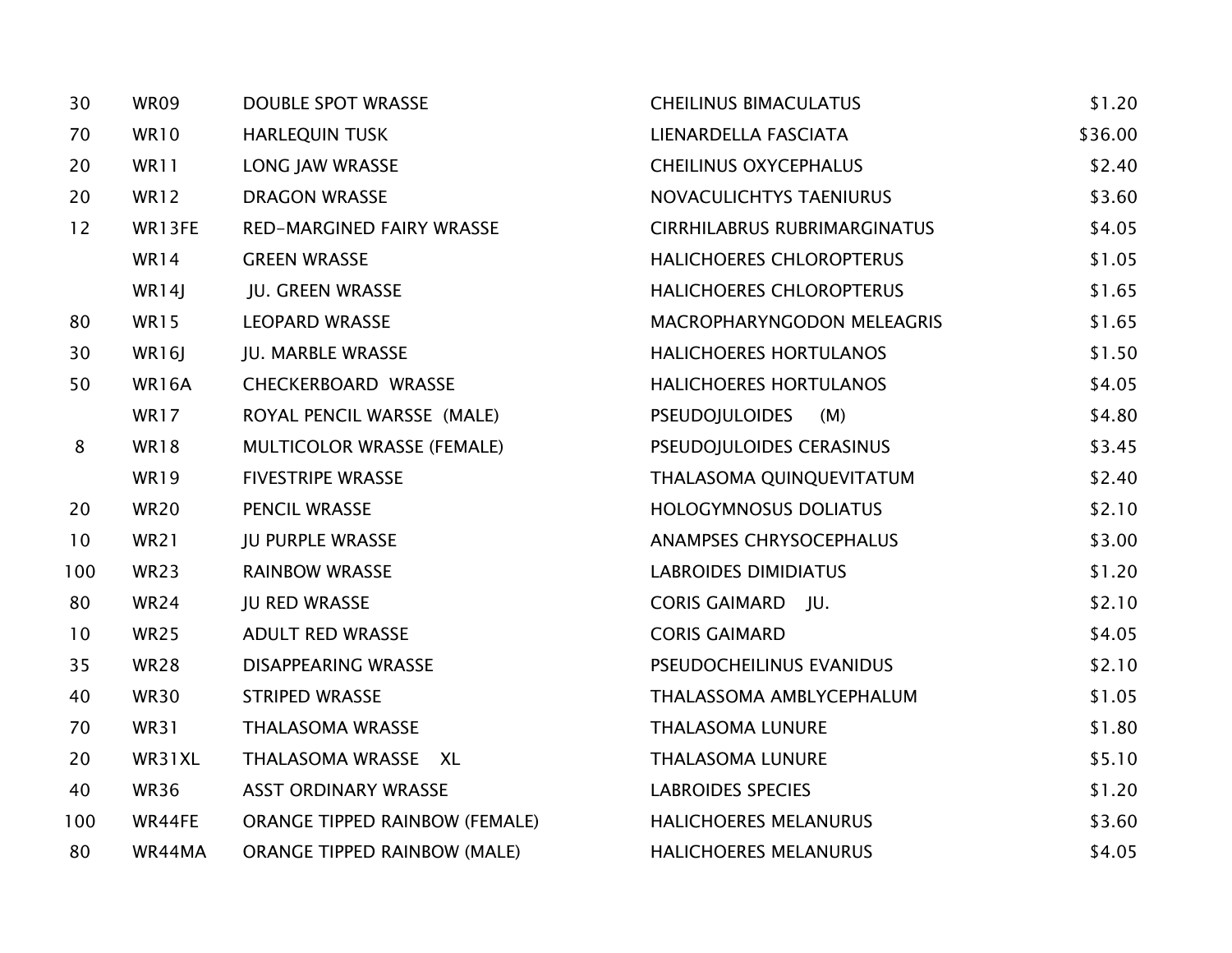| 25             | <b>WR47</b> | <b>RED LINE WRASSE</b>                  | <b>HALICHOERES BIOCELLATUS</b>  | \$4.05  |
|----------------|-------------|-----------------------------------------|---------------------------------|---------|
| 30             | <b>WR49</b> | <b>PICTURE WRASSE</b>                   | <b>HALICHOERES NEBULOSUS</b>    | \$2.10  |
|                | <b>WR50</b> | PEARLY-SPOTTED WRASSE                   | <b>HALICHOERES BICOLOR</b>      | \$2.70  |
| 25             | <b>WR51</b> | <b>ARGUS WRASSE</b>                     | HALICHOERES ARGUS               | \$2.40  |
| 80             | <b>WR61</b> | BLUE SIDED FAIRY WRASSE                 | <b>CIRRHILABRUS CYANOPLEURA</b> | \$5.10  |
|                | <b>WR62</b> | <b>EIGHTSTRIP WRASSE</b>                | PSEUDOCHEILINUS OCTOTAENIA      | \$5.10  |
| 25             | <b>WR63</b> | <b>SMALLTAIL WRASSE</b>                 | PSEUDOJULOIDES CERASINUS        | \$1.65  |
| 80             | <b>WR65</b> | <b>LINEATUS FAIRY WRASSE</b>            | <b>LINEATUS WRASSE</b>          | \$5.10  |
|                | <b>WR66</b> | BLACK TAIL SUNSET FAIRY WRASSE          | <b>CIRRHILABRUS PYLIE</b>       | \$11.10 |
| 35             | <b>WR67</b> | <b>TEMMINCK'S WRASSE</b>                | <b>CIRRHILABRUS TEMMINCKI</b>   | \$5.10  |
| 20             | <b>WR68</b> | <b>ORANGE-AXIL WRASSE (MALE)</b>        | STETHOJULIS BANDANENSIS         | \$5.10  |
| 8              | WR68F       | <b>ORANGE-AXIL WRASSE (FEMALE)</b>      | STETHOJULIS BANDANENSIS         | \$3.60  |
| 5 <sup>5</sup> | <b>WR69</b> | <b>ORANGE BAND WRASSE (MALE)</b>        | STETHOJULIS BALTEATA            | \$5.10  |
| 50             | <b>WR76</b> | FILAMENT FLASHER WRASSE                 | PARACHEILINUS FILAMENTOSUS      | \$10.05 |
|                | <b>WR78</b> | LINE SPOT FLASHER WRASSE                | PARACHEILINUS LINEOPUNCTATUS    | \$10.05 |
| 300            | <b>WR79</b> | <b>CARPENTER'S FLASHER WRASSE</b>       | PARACHEILINUS CARPENTERI        | \$4.50  |
| 8              | <b>WR80</b> | YELLOW BREASTED WRASSE                  | <b>ANAMPSES TWISTII</b>         | \$10.05 |
| 25             | <b>WR82</b> | <b>BROKENLINE WRASSE</b>                | STETHOJULIS INTERRUPTA          | \$3.60  |
|                | <b>WR83</b> | <b>CHRISTMAS WRASSE</b>                 | <b>HALICHOERES CLAUDIA</b>      | \$5.10  |
| 35             | <b>WR84</b> | RED-SCRIBBLED WRASSE (CHRISTMAS WRASSE) | <b>HALICHOERES CLAUDIA</b>      | \$5.10  |
|                | <b>WR87</b> | <b>EXQUISITE FAIRY WRASSE</b>           | <b>CIRRHILABRUS EXUISITUS</b>   | \$7.05  |
|                | <b>WR88</b> | <b>JANSEN'S WRASSE</b>                  | THALASSOMA JANSENII             | \$4.05  |
| 20             | <b>WR91</b> | <b>GREY HEAD WRASSE</b>                 | HANCHOERES LEUCURUS             | \$4.50  |
|                | <b>WR93</b> | <b>RED CIGAR WRASSE</b>                 | HOLOGYMNOSUS RHODONOTUS         | \$7.05  |
|                | <b>WR94</b> | RED BANDED MAORI WRASSE                 | <b>CHEILINUS FACIATUS</b>       | \$5.70  |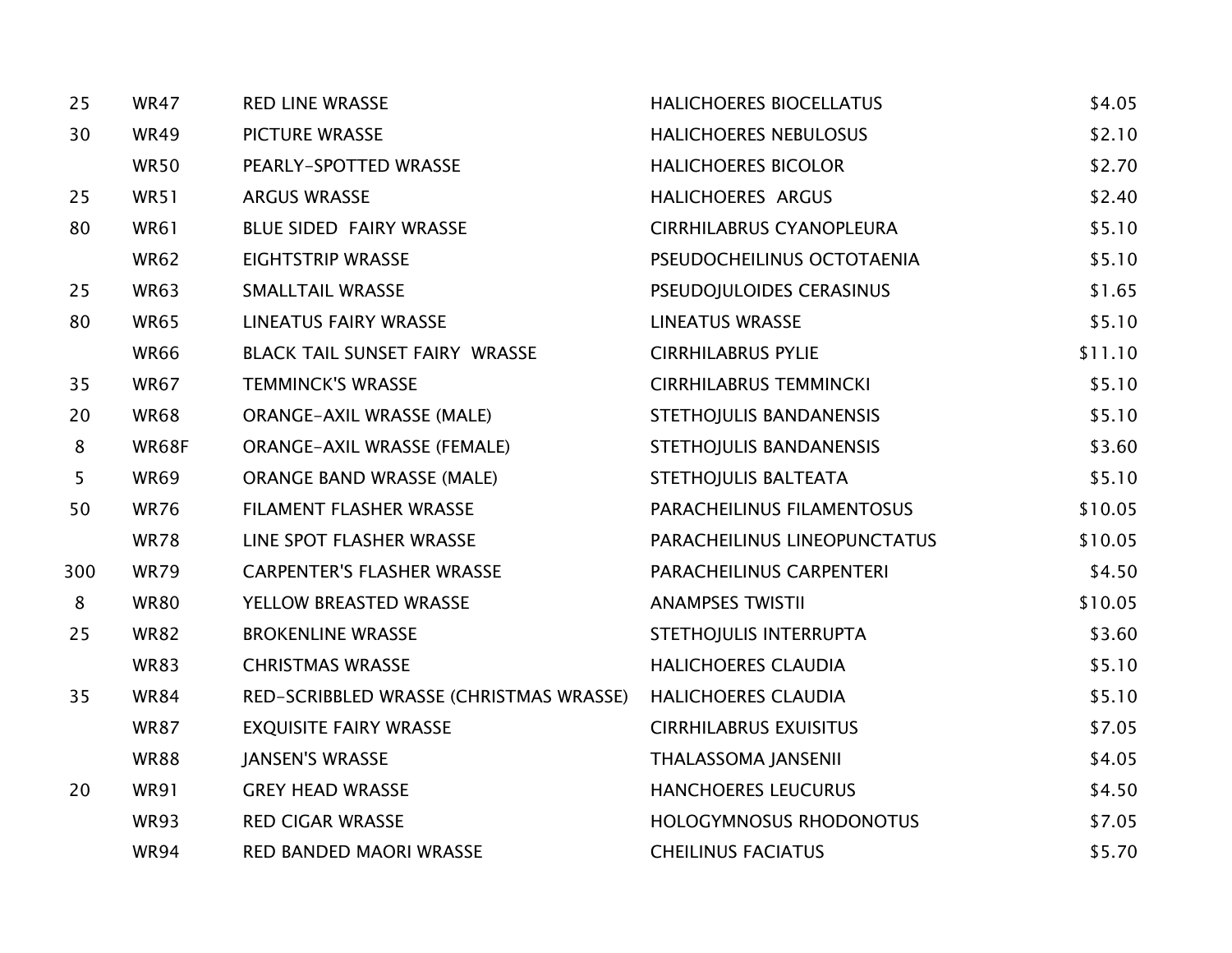| 50 | WR96MA | PINTAIL FAIRY WRASSE (MALE)      | <b>CIRRHILABRUS</b>          | \$30.00 |
|----|--------|----------------------------------|------------------------------|---------|
| 35 | WR113  | BLUE THROAT SAILFIN FAIRY WRASSE | CIRRHILABRUS CYANOGULARIS    | \$24.00 |
| 25 | WR114  | <b>BLUEHEAD WRASSE</b>           | THALASSOMA AMBLYCEPHALUM     | \$10.05 |
| 20 | WR116  | <b>BRUNNEUS FAIRY WRASSE</b>     | <b>CIRRHILABRUS BRUNNEUS</b> | \$17.10 |
|    |        |                                  |                              |         |

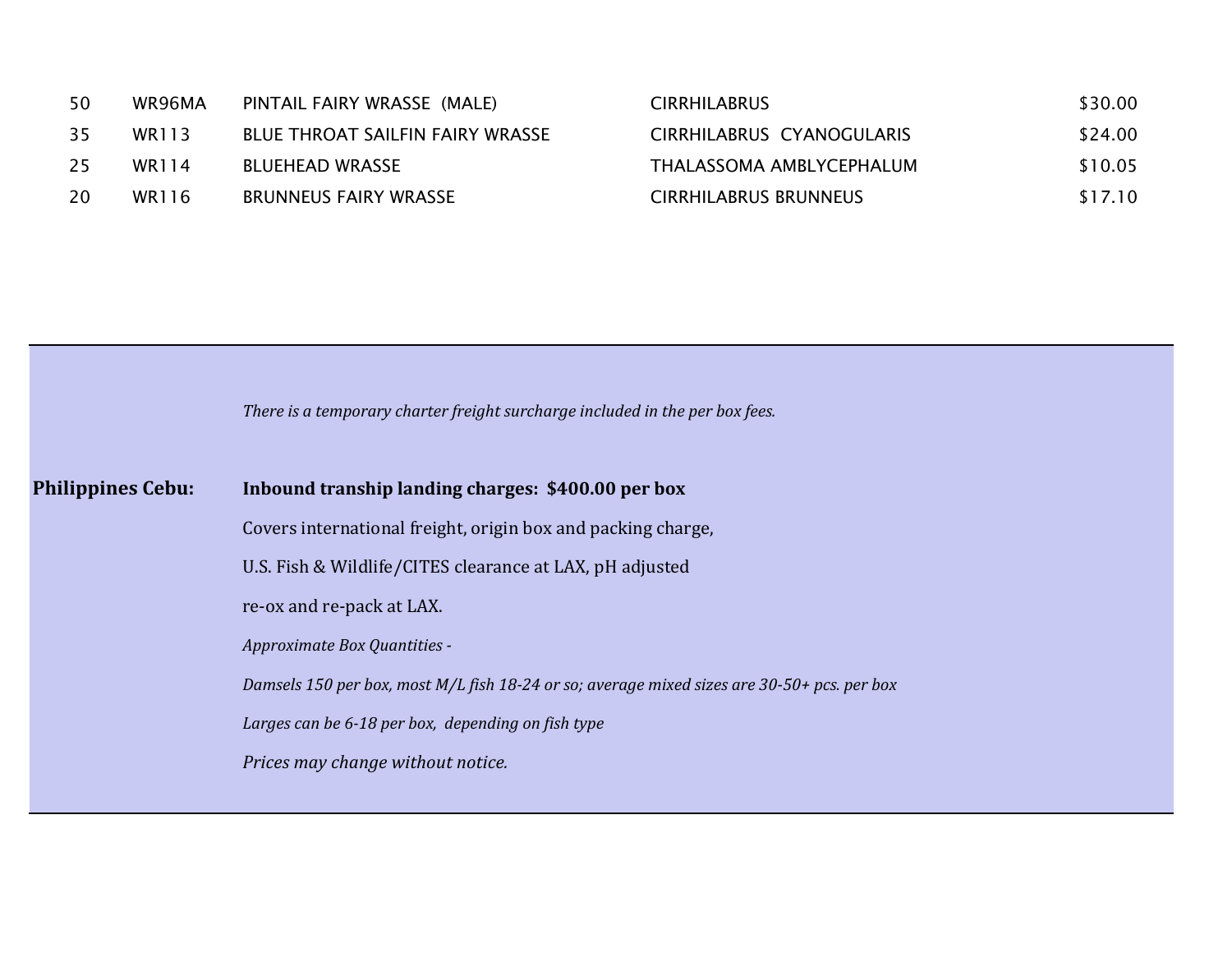#### **Here are some example orders …**

*These two columns were a two box order …*

2 Yellow Dog face Puffer 1 Sailfin Tang M 2 Bluesided Fairy Wrasse 2 Lipstick Tang M 1 Porcupine Puffer 1 Brown Scopas Tang 2 Carpenter's Flasher Wrasse 1 Black Peacock 1 Brown Bird 1 Brown Peacock 1 Orange-tipped Rainbow male 2 Black & White Heni S 1 Orange-tipped Rainbow female 1 Phil Yellow Tang adult 1 Pink-skeckled Shrimp Goby 1 Spanish Dancer 2 Blue-throated Sailfin Fairy Wrasse 1 Green Bulb Anem 2 Filament Flasher wrasse 1 Maroon Bulb Anem 2 Blue face Trigger male 2 Saddleback Clown 1 Checkerboard Wrasse 2 Pink Skunk Clown 1 Orange-spotted Goby 2 Mandarin Green 1 Chiseltooth Wrasse 2 Mantis Shrimp 22 pcs. **1 Powder Brown Tang** 

2 Harlequin Tusk 2 Blue-faced Trigger female 23 pcs.

*Here is another example of the pack:* Cebu - 3.5 boxes inbound

Box 1 *22 bags*

2 Ornate Butterfly 1 Longnose Butterfly 1 Md Juv. Emperator 6 Assorted Butterfly 12 Lyretail Anthias

Box 2 *16 bags (tangs need lots of water)* 1 Undulatus Trigger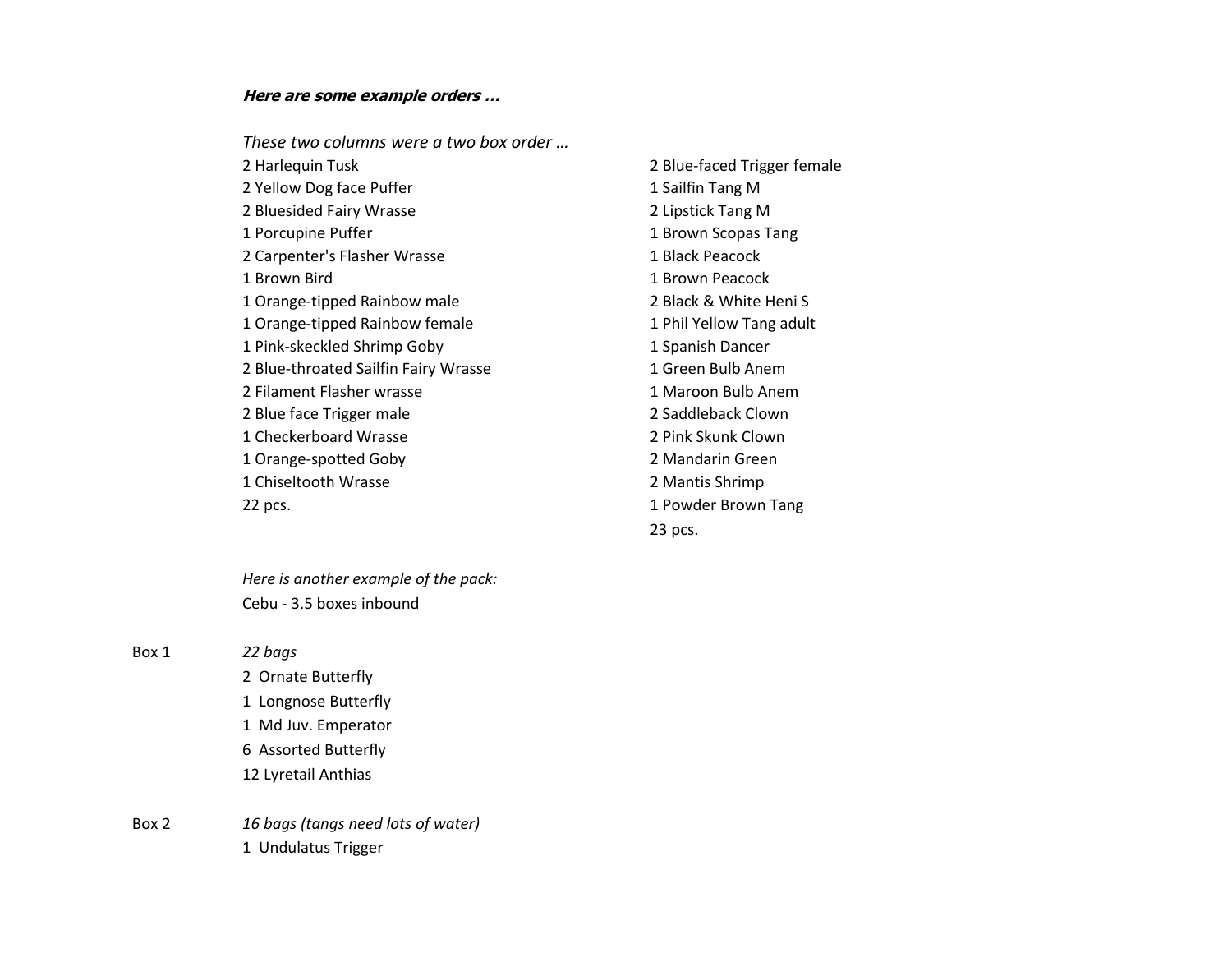- 1 Brown Scopas Tang
- 1 Med Lipstick Tang
- 1 Sm Lipstick Tang
- 3 Striped Bristletooth
- 3 Powder Brown Tang
- 1 Yellow Prawn Goby with Snapping Shrimp
- 4 Shrimp Goby
- 1 Coral Beauty

Box 3 *106 bags (1.5 bxs - 3 layers)*

- 10 Coral Beauty
- 1 Yellow Angel
- 1 Pygmy Angel
- 1 Leopard Wrasse
- 6 Sixline Wrasse
- 3 Juv Red Coris
- 5 Yellow Wrasse
- 8 Orange spotted Watchman
- 4 Golden headed Sleeper
- 3 Striped Wrasse
- 2 Redline Wrasse
- 2 Black Sailfin Blenny
- 4 Camel Shrimp
- 4 Long-tentacle Anemone Md
- 10 Neon Blue Damsel
- 10 Lyretail Chromis
- 10 Green Chromis
- 1 Tomato Clown
- 8 Green Mandarin
- 4 Salarias Blenny
- 10 Firefish
- 1 Powder Brown Tang